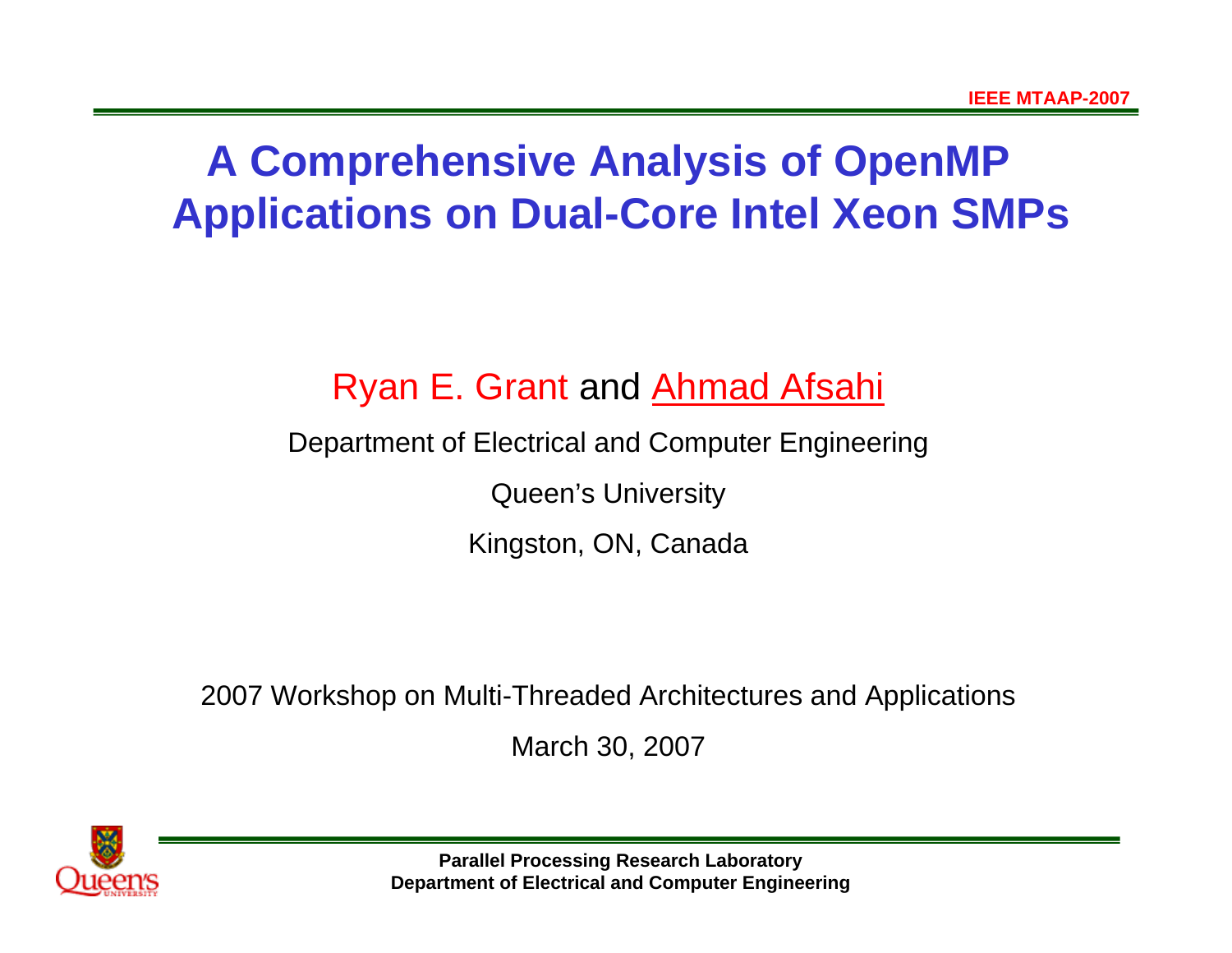# • Introduction

- Experimental Framework
- Multithreaded, Single-Program Results
- Multithreaded, Multi-Program Results
- Work in Progress
- Conclusions and Future Work

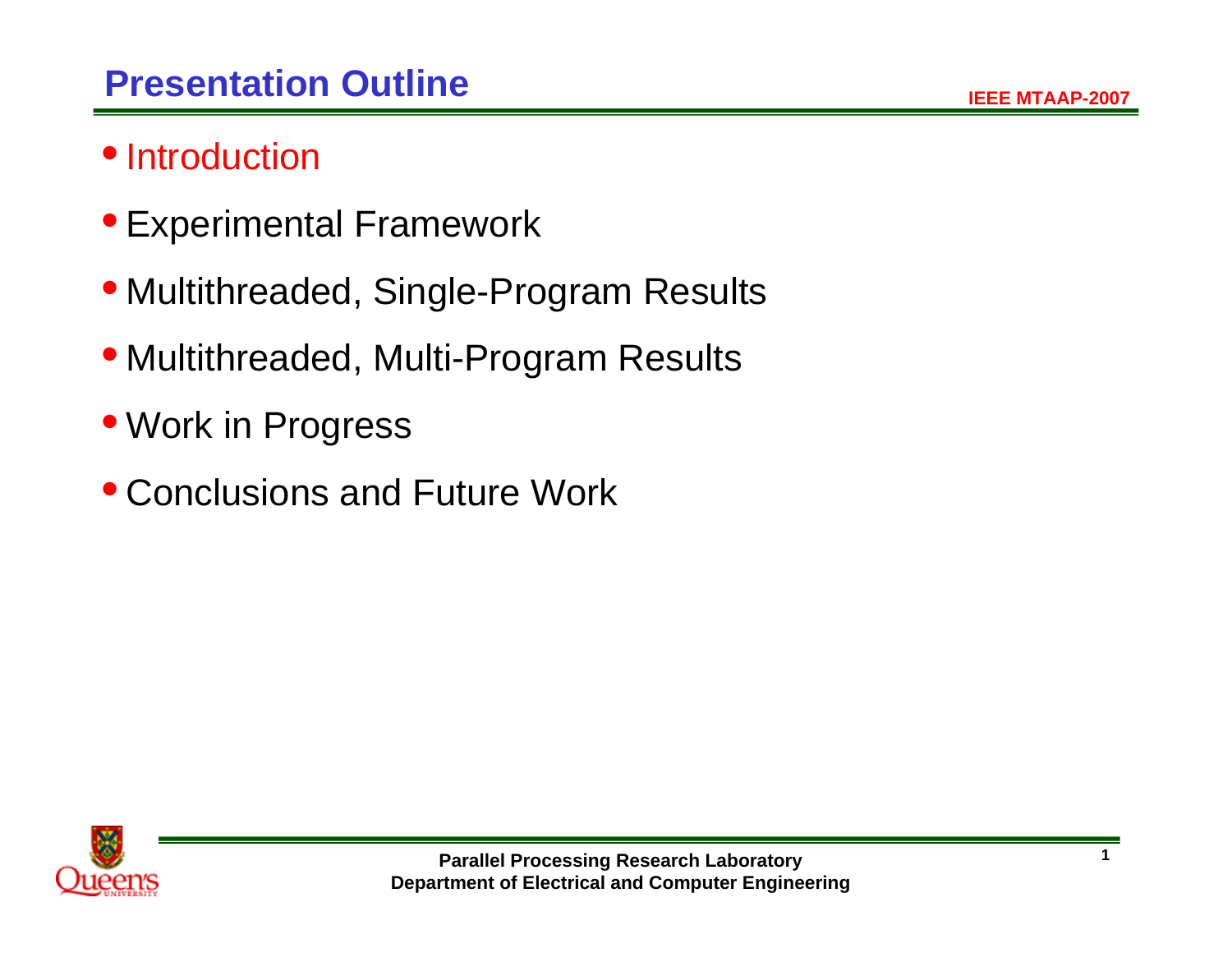# **Performance and Power**

- High-performance computing has always been concerned with performance, and occasionally price/performance. Such systems
	- Tackle high-end applications known as Grand Challenge problems
	- Provide services such as search engines, data mining, eCommerce, web hosting, digital libraries

- However, the push toward maximum performance has resulted in significant power consumption and excessive heat generation.
	- **This has led the industry to develop aggressive Chip Multithreading** (CMT) processors for general-purpose applications such as Intel Itanium 2, Intel Xeon, IBM Power5, Sun UltraSPARC T1 etc.

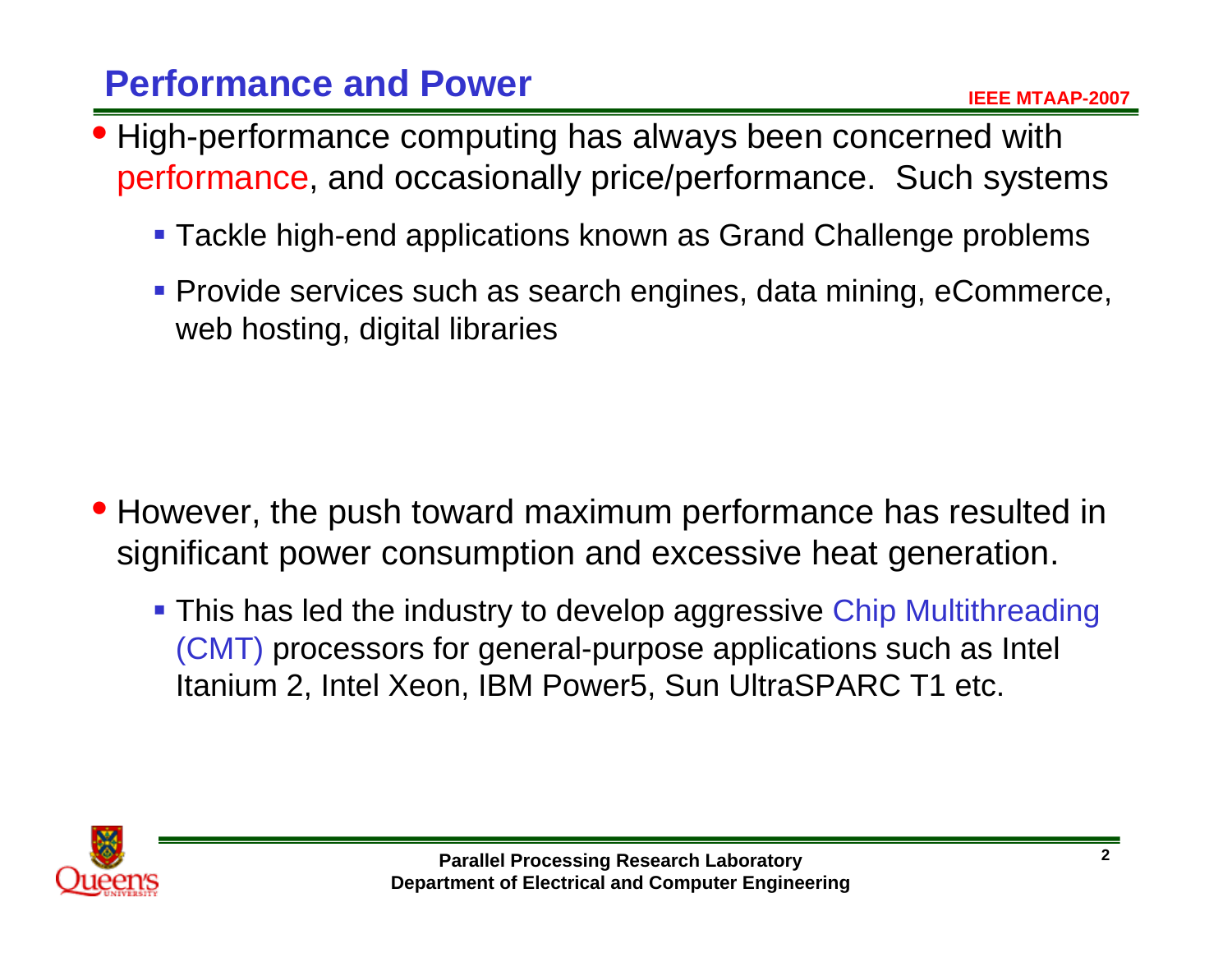- CMT: combine Chip Multiprocessing (CMT) and Simultaneous Multithreading (SMT) to achieve performance through TLP.
	- CMPs: contain multiple cores allowing more than one thread to be executed at a time. Each core has its own resources as well as shared resources.
	- SMT: is a technique that allows multiple independent threads to execute different instructions each cycle.
- Hyper-Threading (HT): is an implementation of SMT found in Intel processors such as the Xeon EM64T.
	- **An HT-enabled processor appears as two logical processors to the** operating system, where each processor maintains a separate run queue.
	- HT-enabled logical processors share many hardware resources such as cache, execution units, TLBs, branch prediction unit, and load/store buffers.

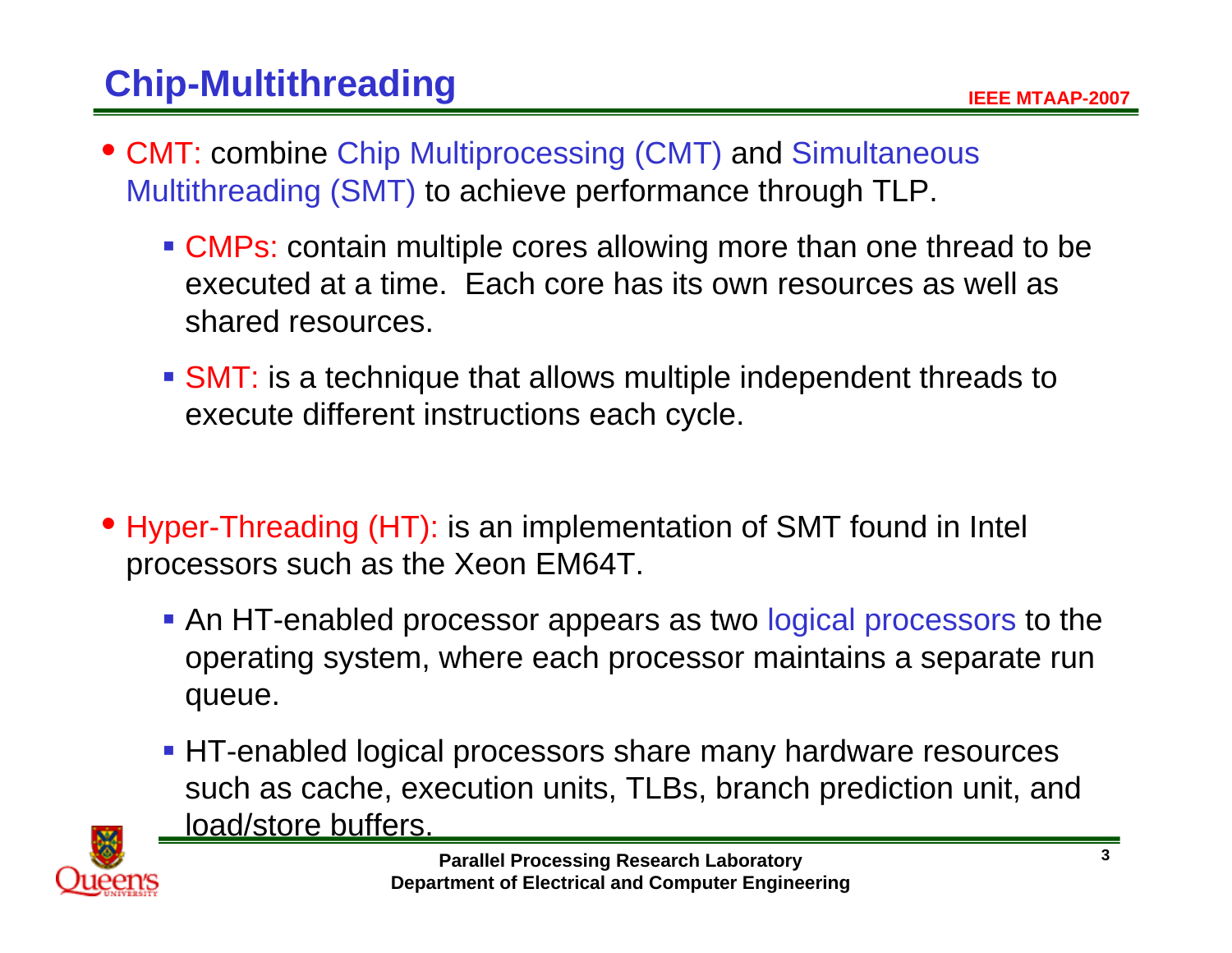- Hybrid CMT-based SMPs (having up to three levels of memory hierarchy) present new challenges as well as new opportunities to maximize performance provided the resources available could be used efficiently. In reality, the increased thread load may result in:
	- $\ddot{\bullet}$  heavy demand on cache subsystem, growing number of bus transactions, more stall cycles etc.

# • Objectives:

- Discover optimal configurations of such commercial systems for scientific, multithreaded applications written in OpenMP (OpenMP was originally designed for flat systems).
- **I dentify the resources that might become a bottleneck to performance** under different hardware configurations.
- $\rightarrow$  This work is the first step towards devising optimal schedulers to improve the performance of multithreaded applications running on emerging multicore systems.

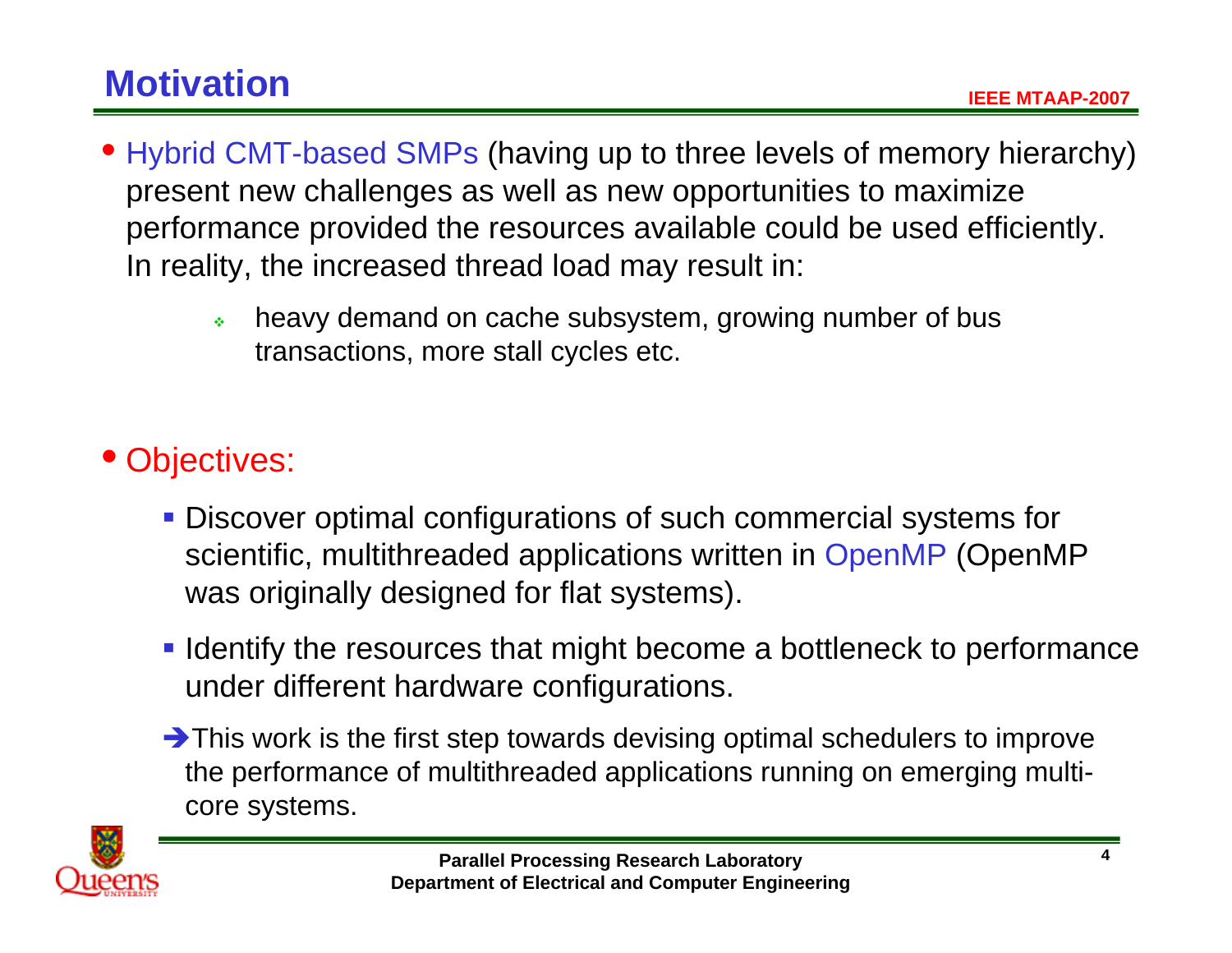- Introduction
- Experimental Framework
- Multithreaded, Single-Program Results
- Multithreaded, Multi-Program Results
- Work in Progress
- Conclusions and Future Work

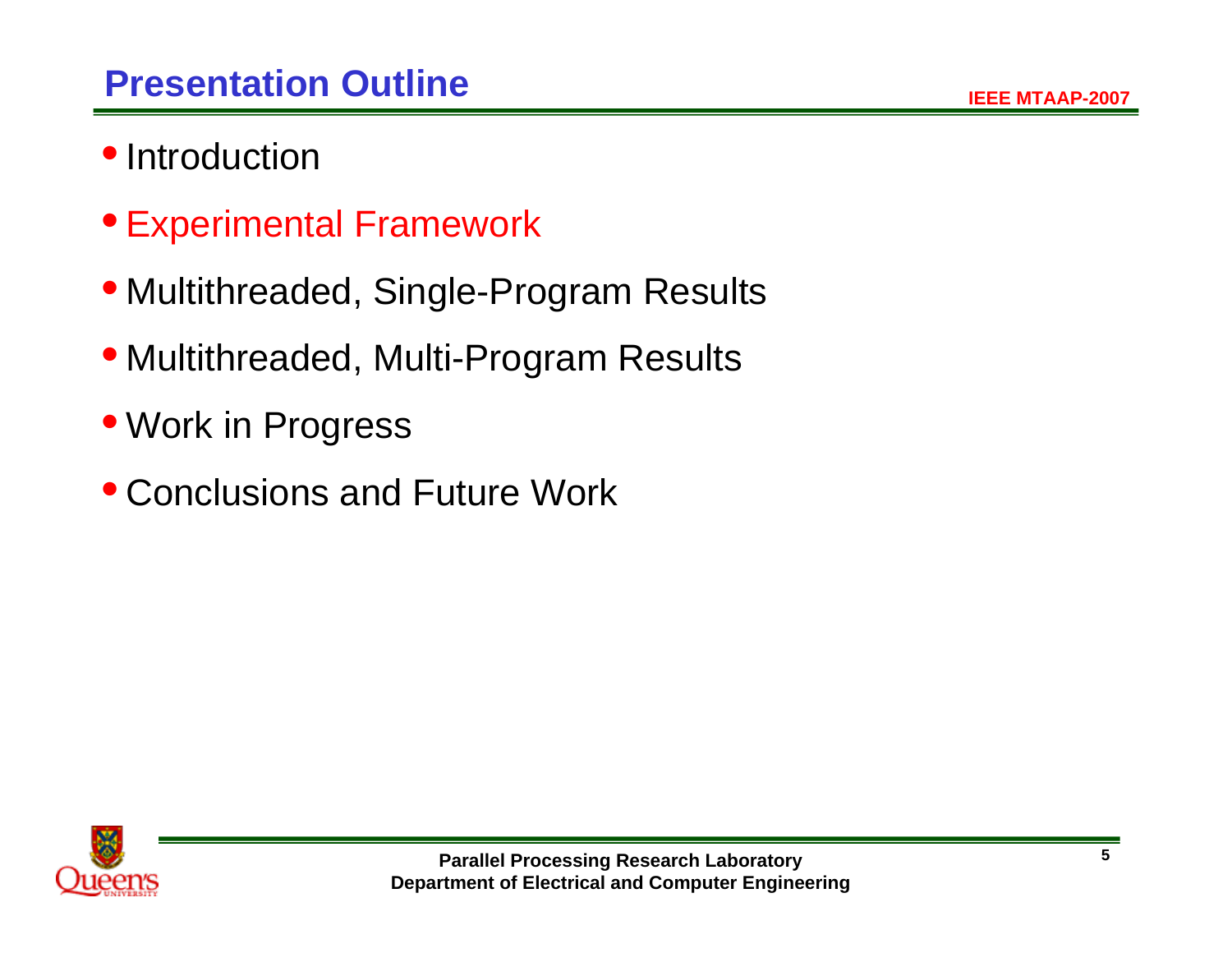|                         | <b>Dell PowerEdge 2850</b>                                                                                                                          |  |  |  |  |  |
|-------------------------|-----------------------------------------------------------------------------------------------------------------------------------------------------|--|--|--|--|--|
| <b>Processors</b>       | Two dual-core 2.8GHz Intel Xeon EM64T<br>• 12KB shared execution trace cache and 16KB<br>shared data cache on each core.<br>• 2MB L2 cache per core |  |  |  |  |  |
| Main Memory (MM)        | 4GB of DDR-2 SDRAM on an 800MHz Front Side Bus.                                                                                                     |  |  |  |  |  |
| <b>Memory latency</b>   | L1: 1.43ns; L2: 10.61ns; MM: 136.85ns                                                                                                               |  |  |  |  |  |
| <b>Memory bandwidth</b> | Threads on a single physical chip:                                                                                                                  |  |  |  |  |  |
|                         | • Read: 3.57GB/s; Write: 1.77GB/s                                                                                                                   |  |  |  |  |  |
|                         | Threads spread out to both physical chips:                                                                                                          |  |  |  |  |  |
|                         | Read: 4.43GB/s; Write: 1.61GB/s                                                                                                                     |  |  |  |  |  |
| <b>Operating system</b> | Red Hat Enterprise WS 4.1 with kernel 2.6.9-11.                                                                                                     |  |  |  |  |  |
|                         | Used $maxepus = X$ boot option to only initialize and use<br>X logical processors                                                                   |  |  |  |  |  |

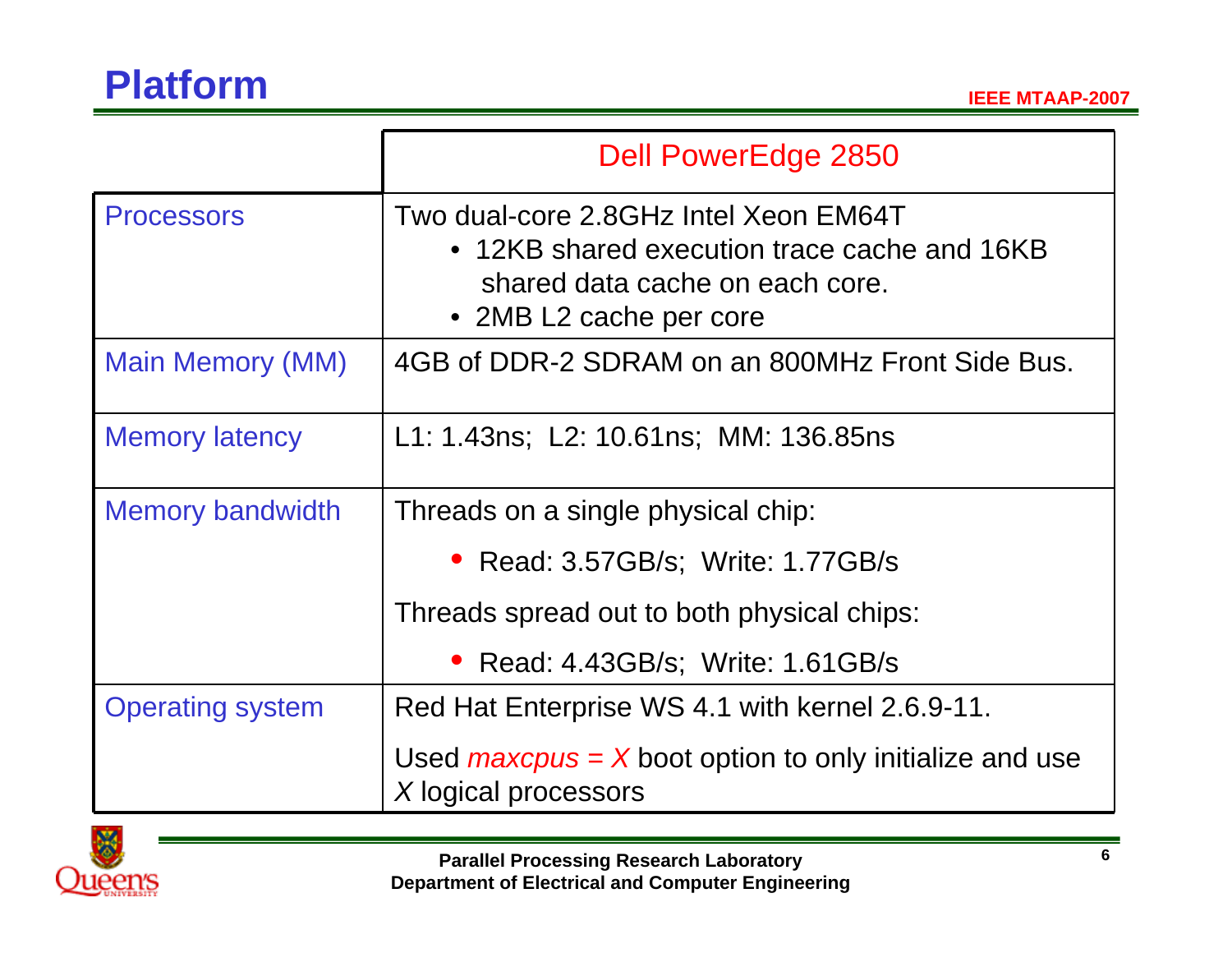| Configuration information |                     | CMT1                 |                           |    |                               |                     | CMT <sub>2</sub> |                     |        |    |                     |
|---------------------------|---------------------|----------------------|---------------------------|----|-------------------------------|---------------------|------------------|---------------------|--------|----|---------------------|
| <b>Terminology</b>        | <b>H/W Contexts</b> | <b>Architecture</b>  | Core 2<br>Core 1          |    |                               | Core 1              |                  |                     | Core 2 |    |                     |
| <b>Serial</b>             | <b>BO</b>           | <b>Serial</b>        | A <sub>O</sub>            | A1 | A2                            | A3                  |                  | A <sub>4</sub>      | A5     | A6 | <b>A7</b>           |
| $HT_{on}$ -2-1            | A0, A1              | <b>SMT</b>           |                           |    |                               |                     |                  |                     |        |    |                     |
| $HT_{\text{off}} -2-1$    | <b>B0, B1</b>       | <b>CMP</b>           | <b>HT-enabled System</b>  |    |                               |                     |                  |                     |        |    |                     |
| $HT_{on}$ -4-1            | A0, A1, A2, A3      | <b>CMT</b>           | CMP1                      |    |                               |                     |                  | CMP <sub>2</sub>    |        |    |                     |
| $HT_{\text{off}}-2-2$     | <b>B0, B2</b>       | <b>SMP</b>           | Core 1<br><b>BO</b>       |    |                               | Core 2<br><b>B1</b> |                  | Core 1<br><b>B2</b> |        |    | Core 2<br><b>B3</b> |
| $HT_{on}$ -4-2            | A0, A1, A4, A5      | <b>SMT-based SMP</b> |                           |    |                               |                     |                  |                     |        |    |                     |
| $HT_{off}$ -4-2           | B0, B1, B2, B3      | <b>CMP-based SMP</b> | <b>HT-disabled System</b> |    |                               |                     |                  |                     |        |    |                     |
| $HT_{on} -8-2$            | A0, A1, A2,<br>A3,  | <b>CMT-based SMP</b> |                           |    | System configuration labeling |                     |                  |                     |        |    |                     |
|                           | A4, A5, A6, A7      |                      |                           |    |                               |                     |                  |                     |        |    |                     |

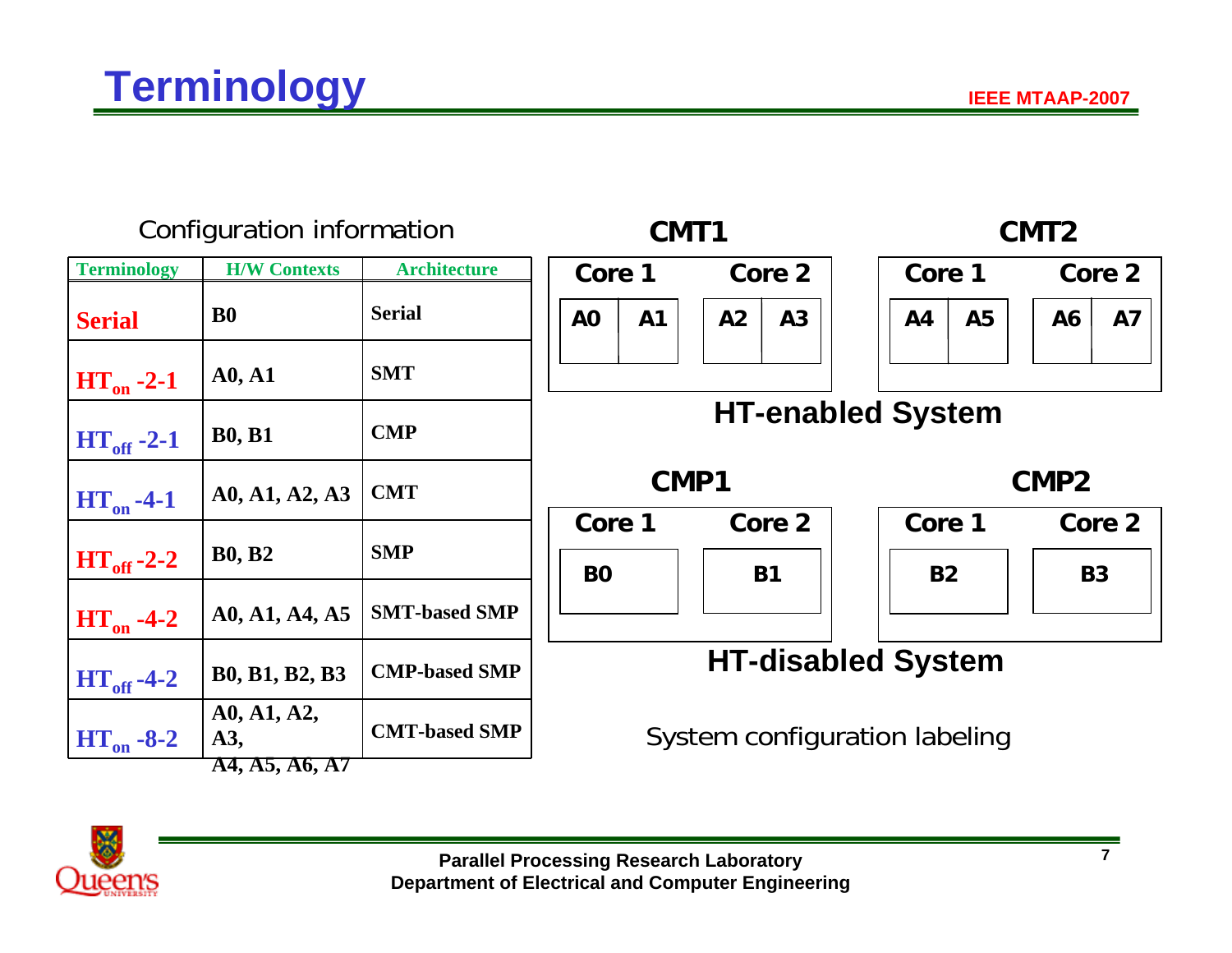- NAS OpenMP 3.2 parallel benchmark suite:
	- Class B (large enough to provide realistic results, while ensuring the working set fits in memory)
	- **Three kernel applications: CG, MG, FT**
	- **Three CFD applications: BT, SP, LU**
- Intel Vtune Performance Analyzer 7.2: is used to gather
	- Cache performance (L1, L2, Trace cache)
	- **TLB miss rates**
	- **Stalled CPU cycles**
	- **Branch prediction rate**
	- **Bus transactions**
	- **Overall CPI**
- Intel compilers 8.1 (with default compiler flags) were used in building the applications.

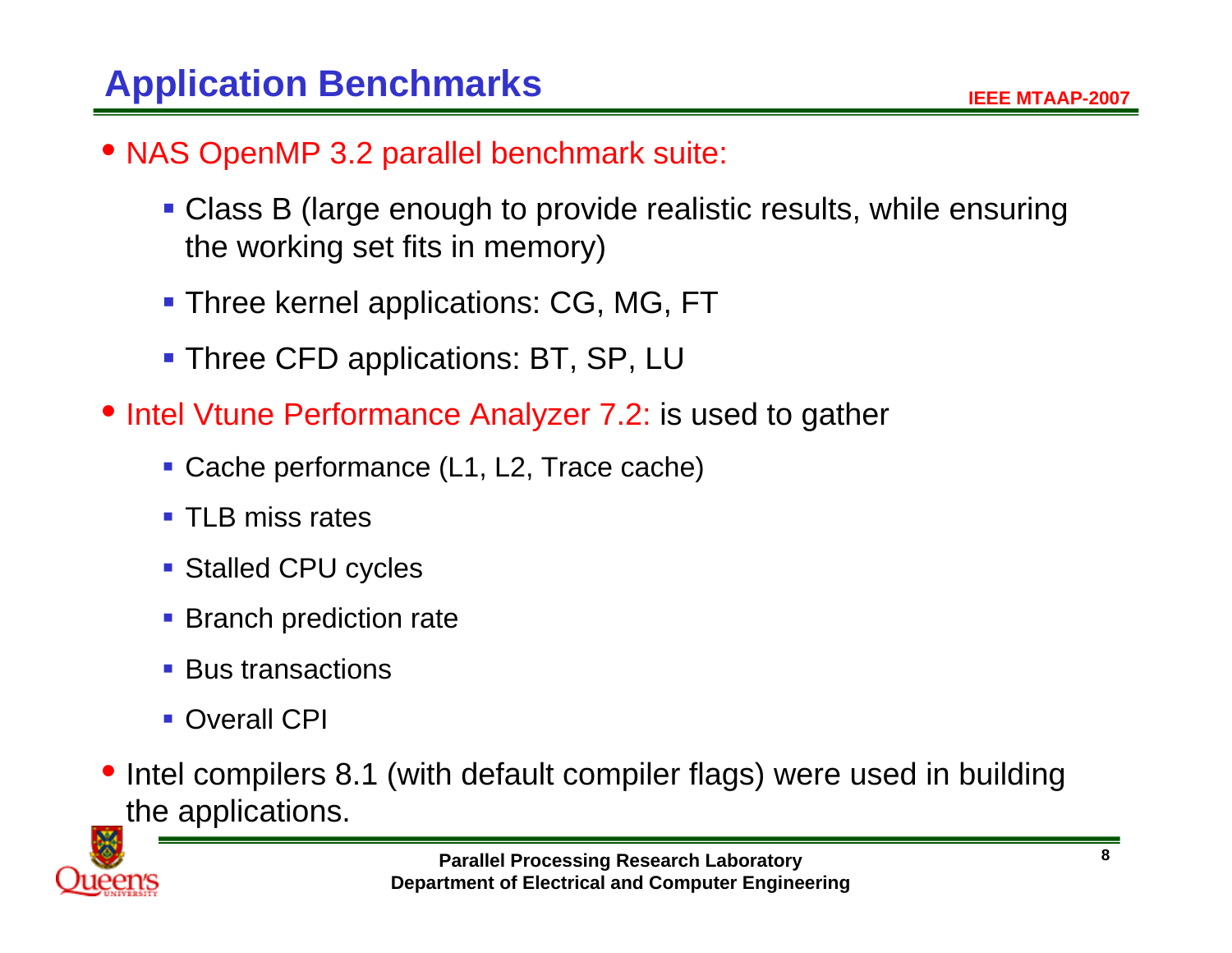- Introduction
- Experimental Framework
- Multithreaded, Single-Program Results
- Multithreaded, Multi-Program Results
- Work in Progress
- Conclusions and Future Work

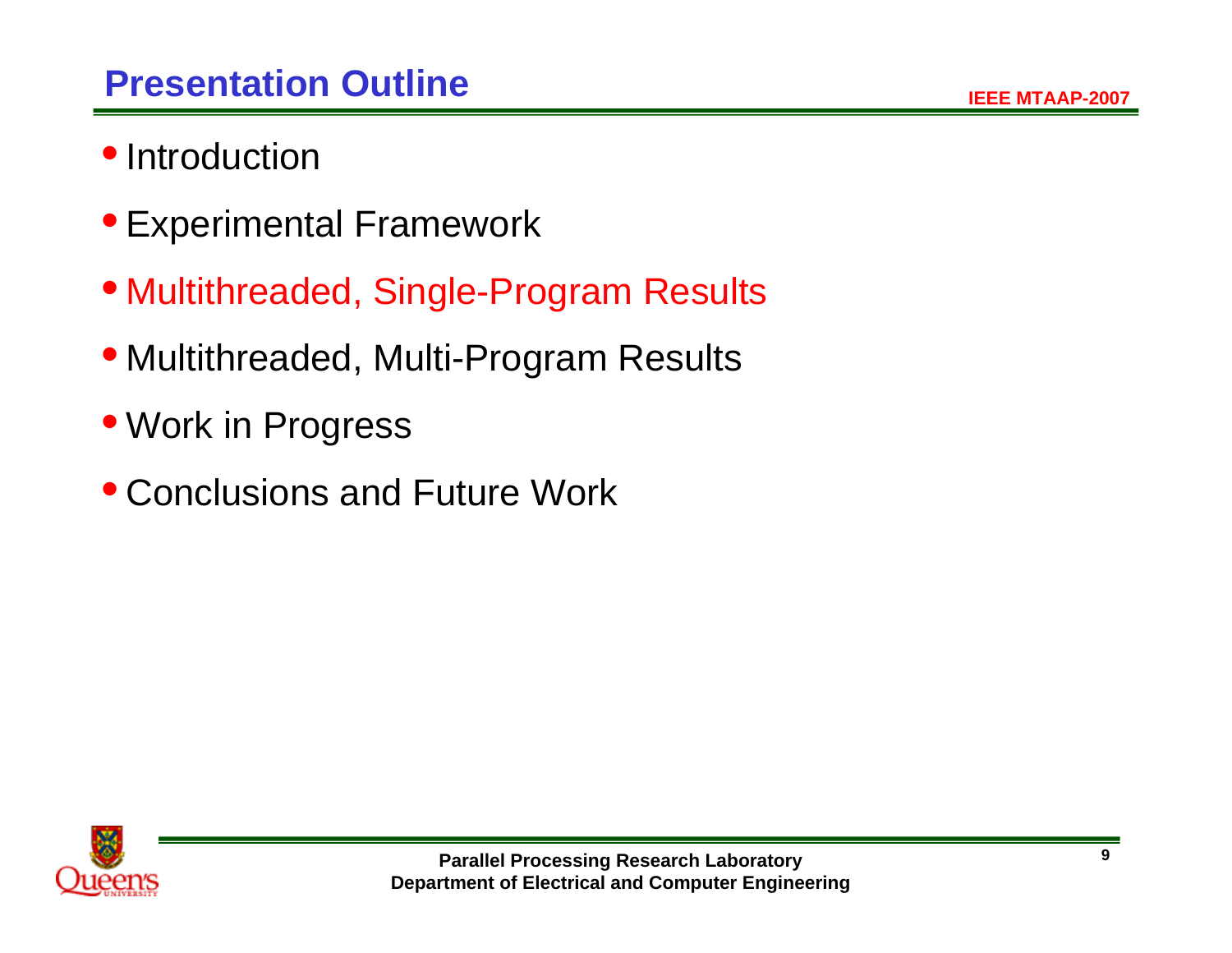#### • **L1 Cache Performance**



Application benchmarks mostly use a large number of infrequently changing variables, and only a small number of new variables in each loop.

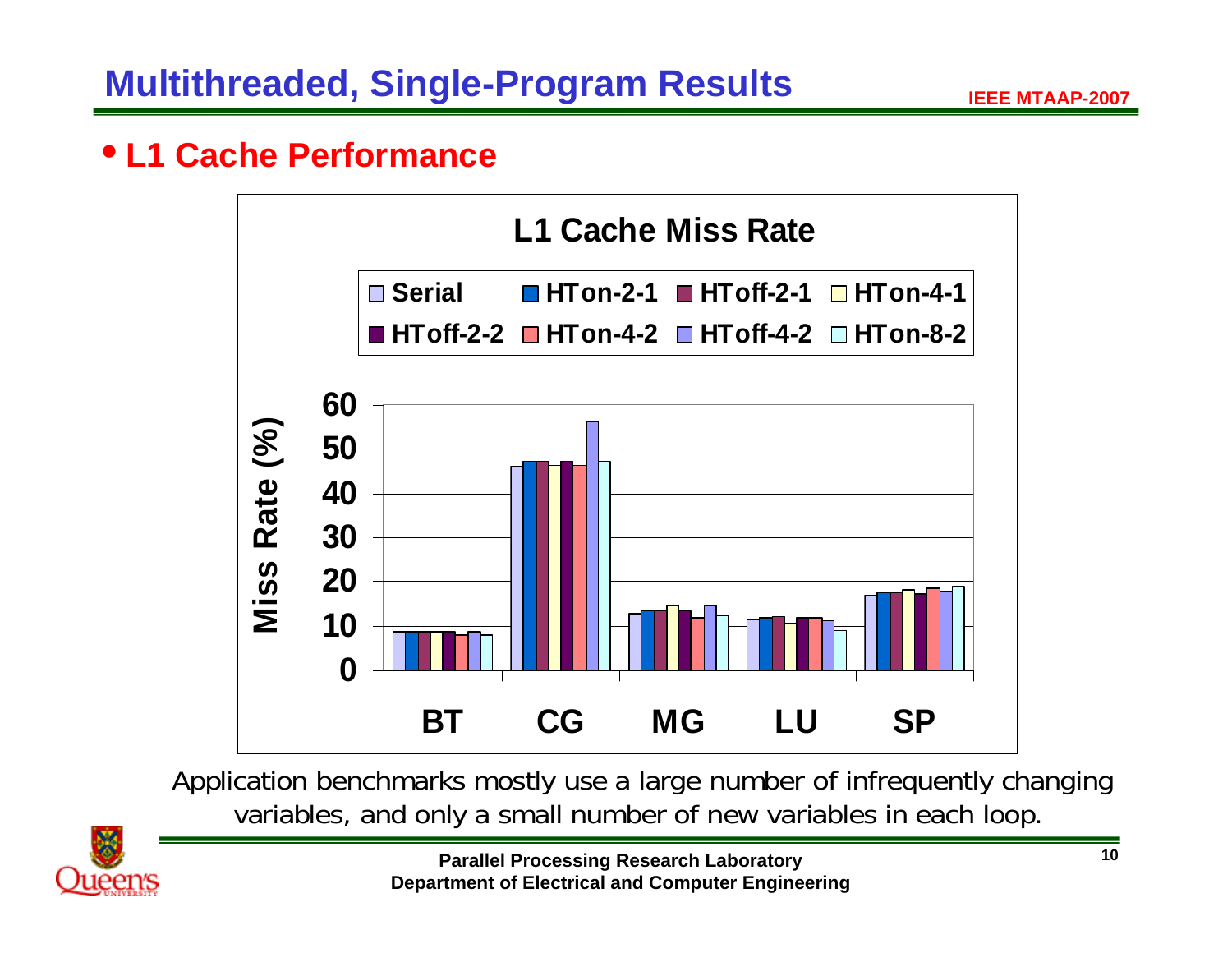#### • **L2 Cache Performance**



The second group is similar to the third group in trends in L2 performance, with the HT $_{\sf on}$  configurations mostly having a higher miss rate than the HT $_{\sf off}$ configurations. This is not unexpected as the  $\mathsf{HT}_\mathsf{on}$  configurations have less memory available to the system per execution thread.

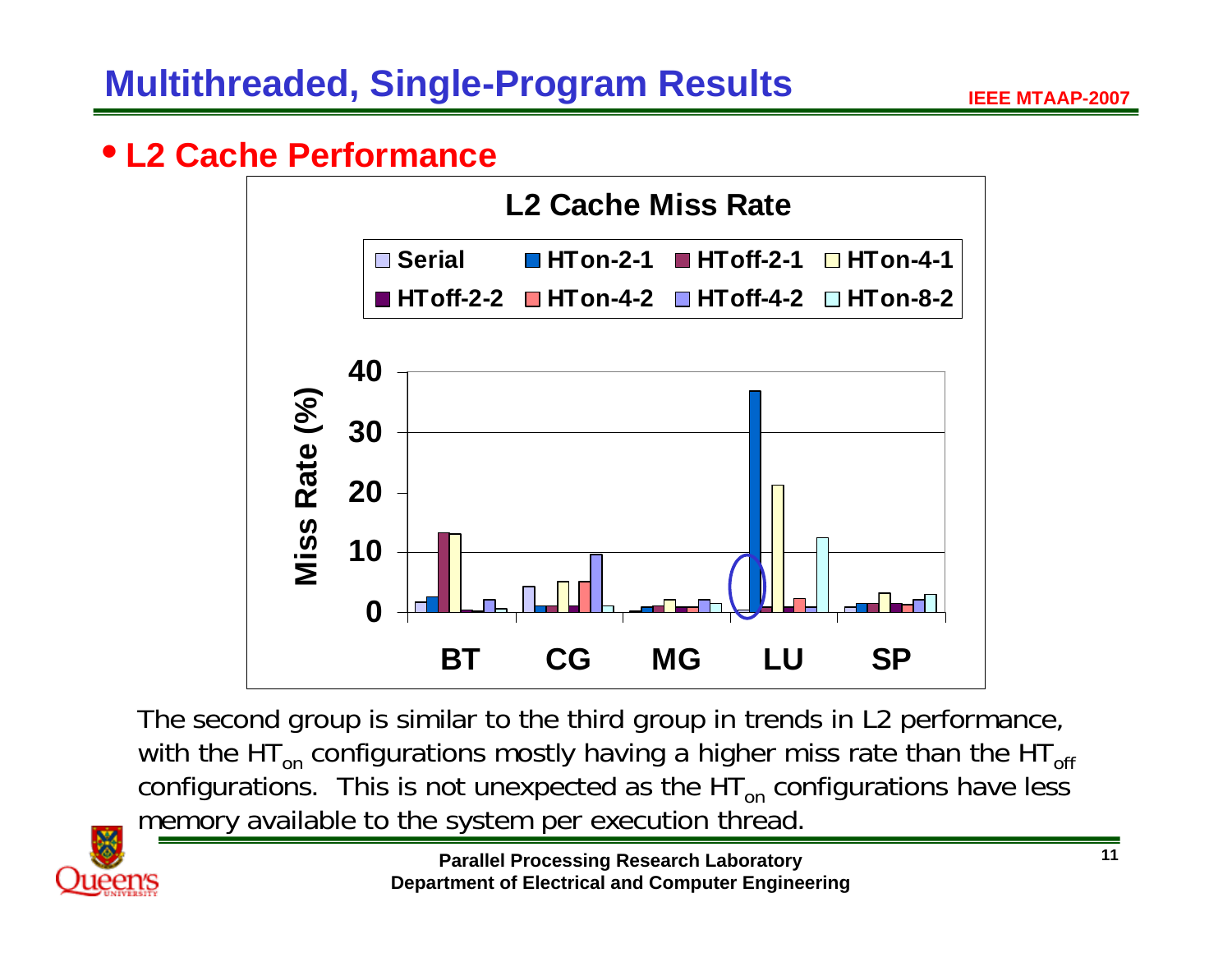### • **Trace Cache Performance**



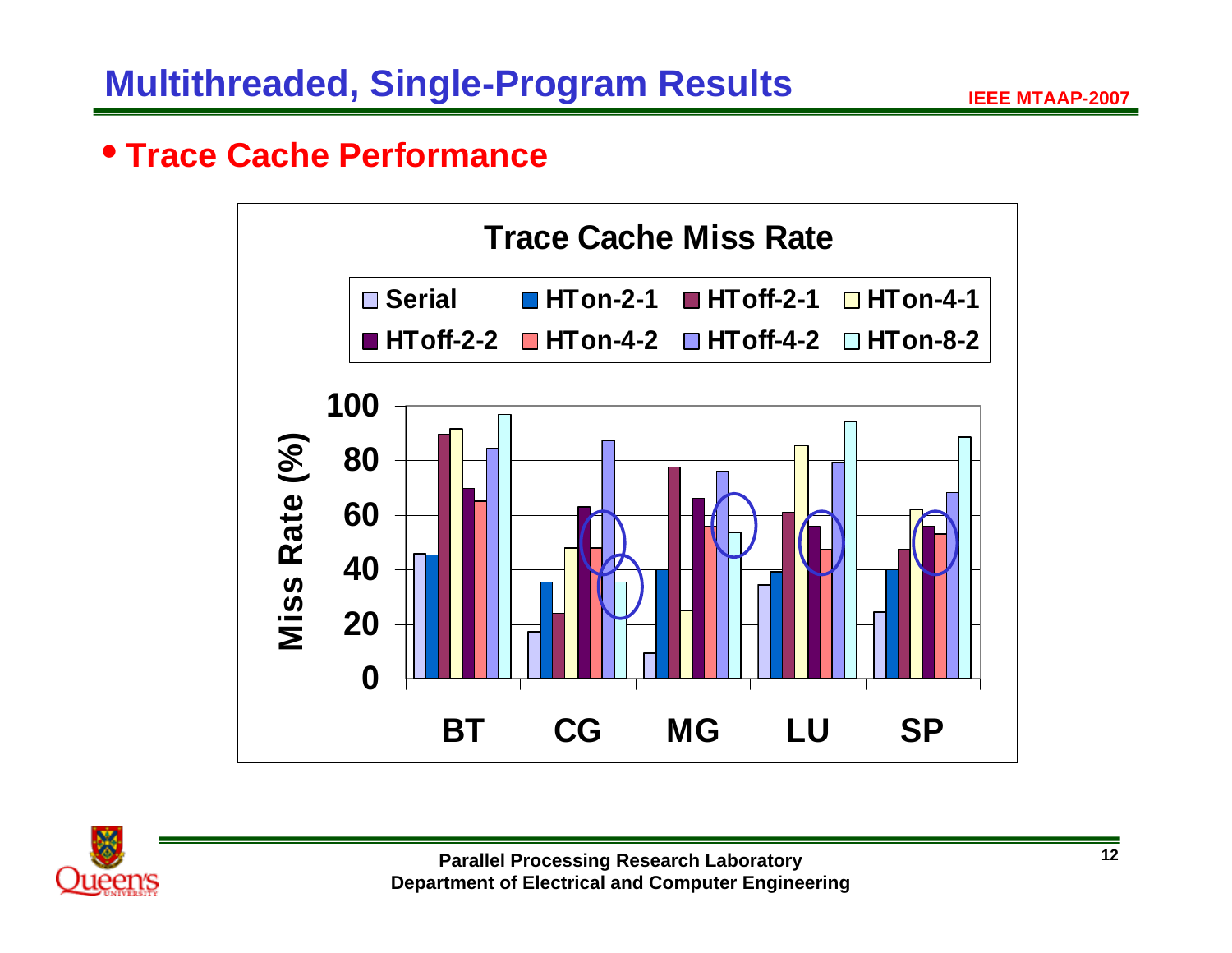### • **ITLB Performance**



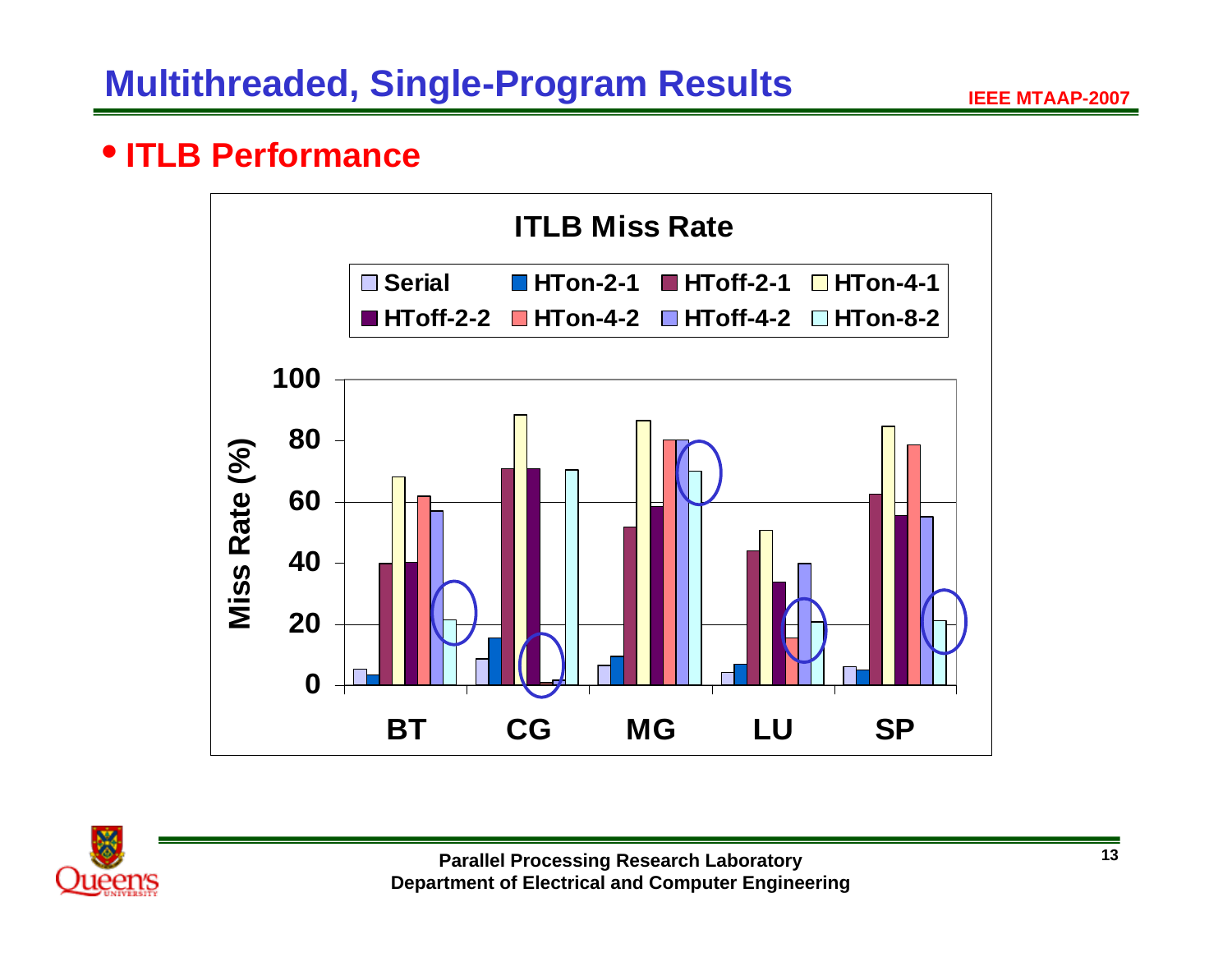# **Multithreaded, Single-Program Results**

### • **Stall Cycles**



Groups 2, 3 and 4 show similar patterns with the HT<sub>on</sub> configurations having more stalled cycles than the  $HT_{off}$  configurations. This is an indication of thread contention for shared resources in the cores.

configuration is poor relative to the other configuration groups.

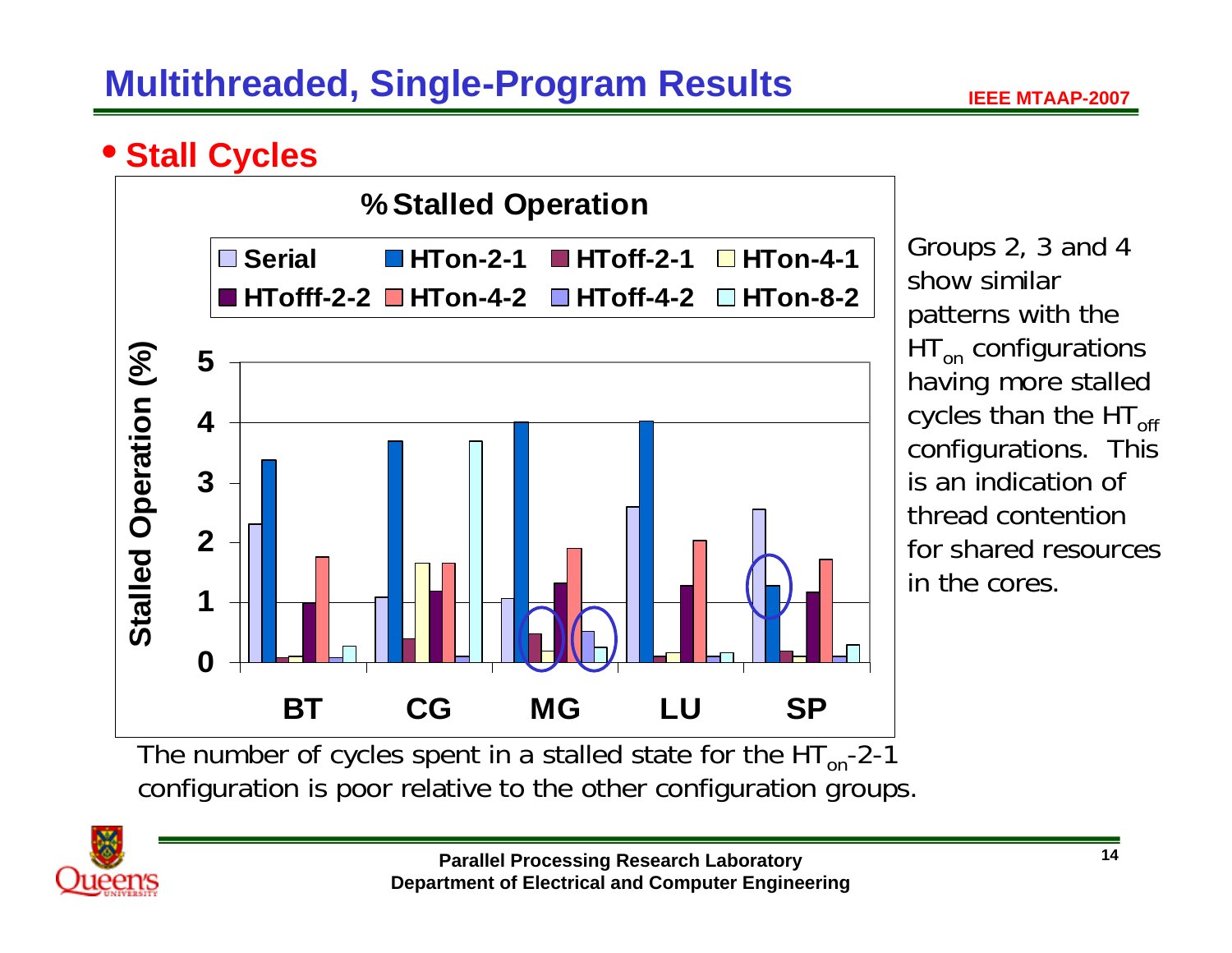#### •**• Branch Prediction**



Branch prediction rates are excellent with the exception of the  $HT_{on}$ configurations from groups 2 and 3 for CG (and  $HT_{on}$ -8-2 for MG). This helps to explain the number of stalled cycles and consequently the high CPI that the HT $_{\sf on}$  configurations in groups 2 and 3 have for the CG benchmark.

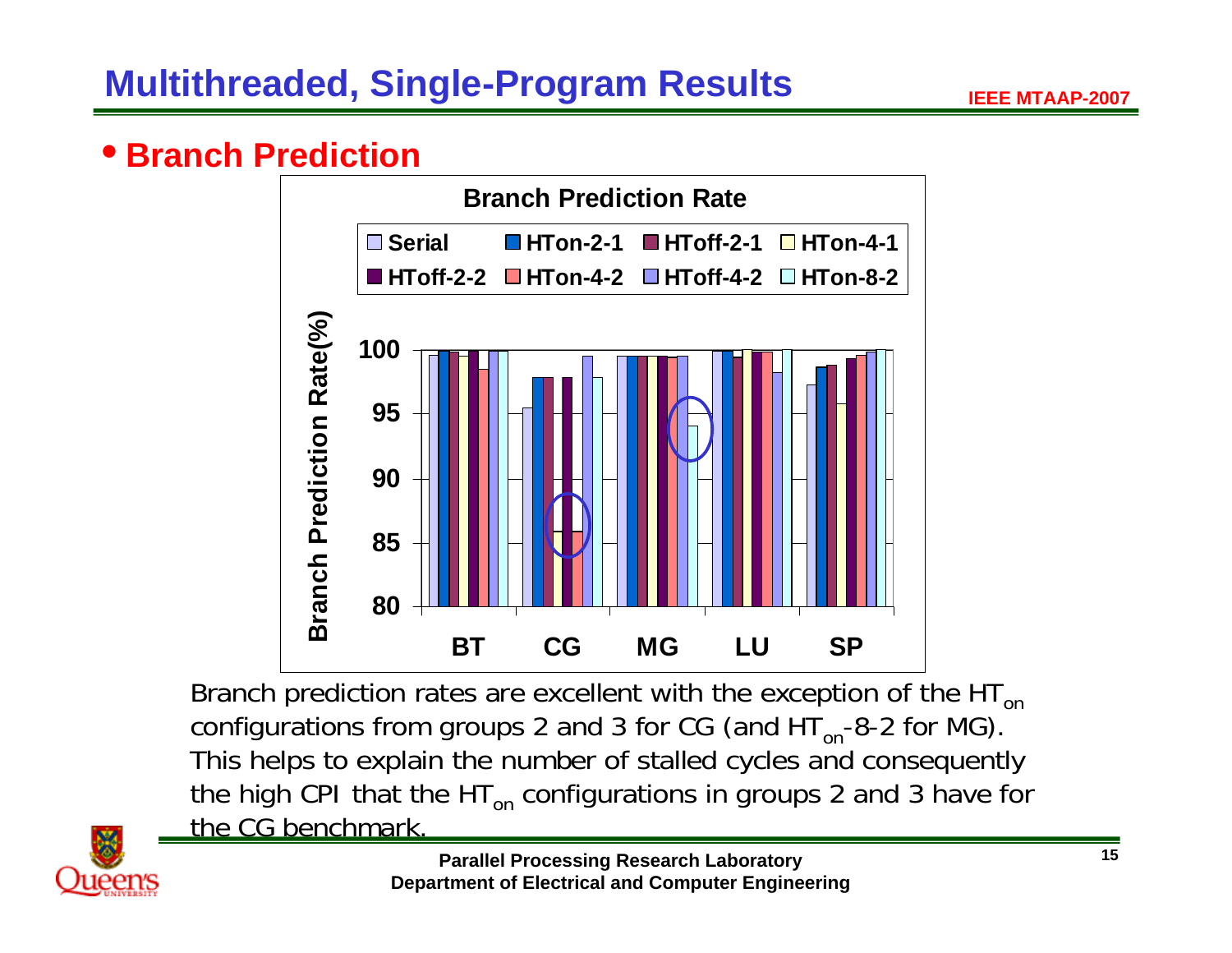# **Multithreaded, Single-Program Results**

Jueen's



#### Average speedup for architectures across all application benchmarks

|            |                                    |            |            | <b>SMT</b>   | <b>CMP</b>   | <b>CMT</b>   |
|------------|------------------------------------|------------|------------|--------------|--------------|--------------|
| <b>SMT</b> | <b>CMP</b>                         | <b>CMT</b> | <b>SMP</b> | <b>based</b> | <b>based</b> | <b>based</b> |
| $HTon-2-1$ | $HToff-2-1$   HTon-4-1   HToff-2-2 |            |            | <b>SMP</b>   | <b>SMP</b>   | <b>SMP</b>   |
|            |                                    |            |            | $HTon-4-2$   | $HToff-4-2$  | $HToff-8-2$  |
| 1.81       | 1.42                               | 1.87       | 1.83       | 1.43         | 2.11         | 2.10         |



**Department of Electrical and Computer Engineering**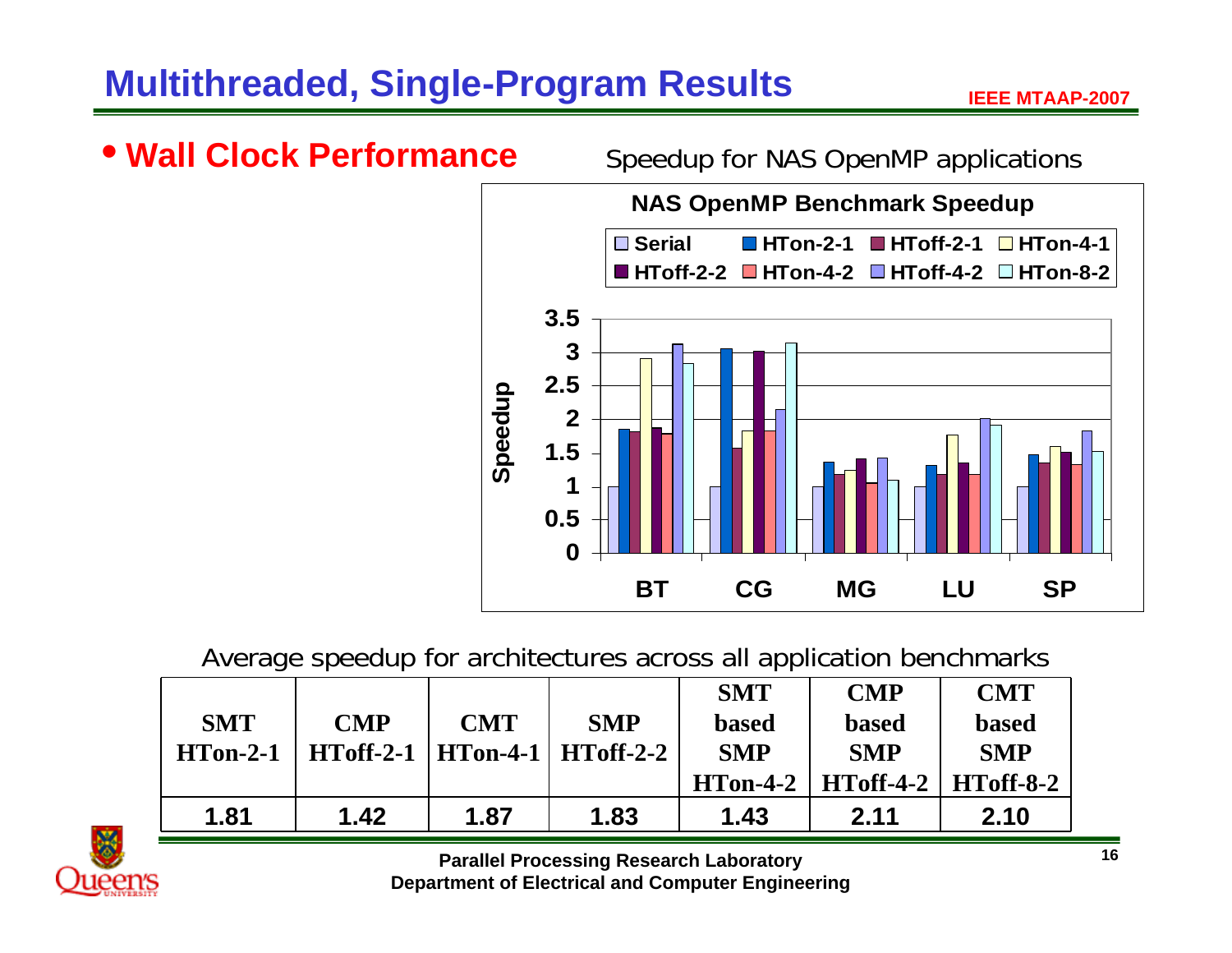#### •**Observations**

- 1. The use of SMT on a CMT chip can be beneficial to the performance of a system.
	- Ą. In this case, the overall performance of a single CMT chip is comparable (13.6% slowdown) to the performance of two dual-core processors operating with HT $_{\mathsf{off}}$  (CMP-based SMP) despite having half as many available computational resources.
- 2. When overall processor resources are increased to utilize both dual-core processors with HT enabled, the overall effect reduces computational speed and results in a slowdown of approximately 6.7% versus HT disabled.
	- a. We can conclude that HT is of benefit when enabled for smaller numbers of logical processors (<4). However, the efficiency of HT with fewer physical processors has increased from previous observations most likely due to the improvements in memory bus speed.

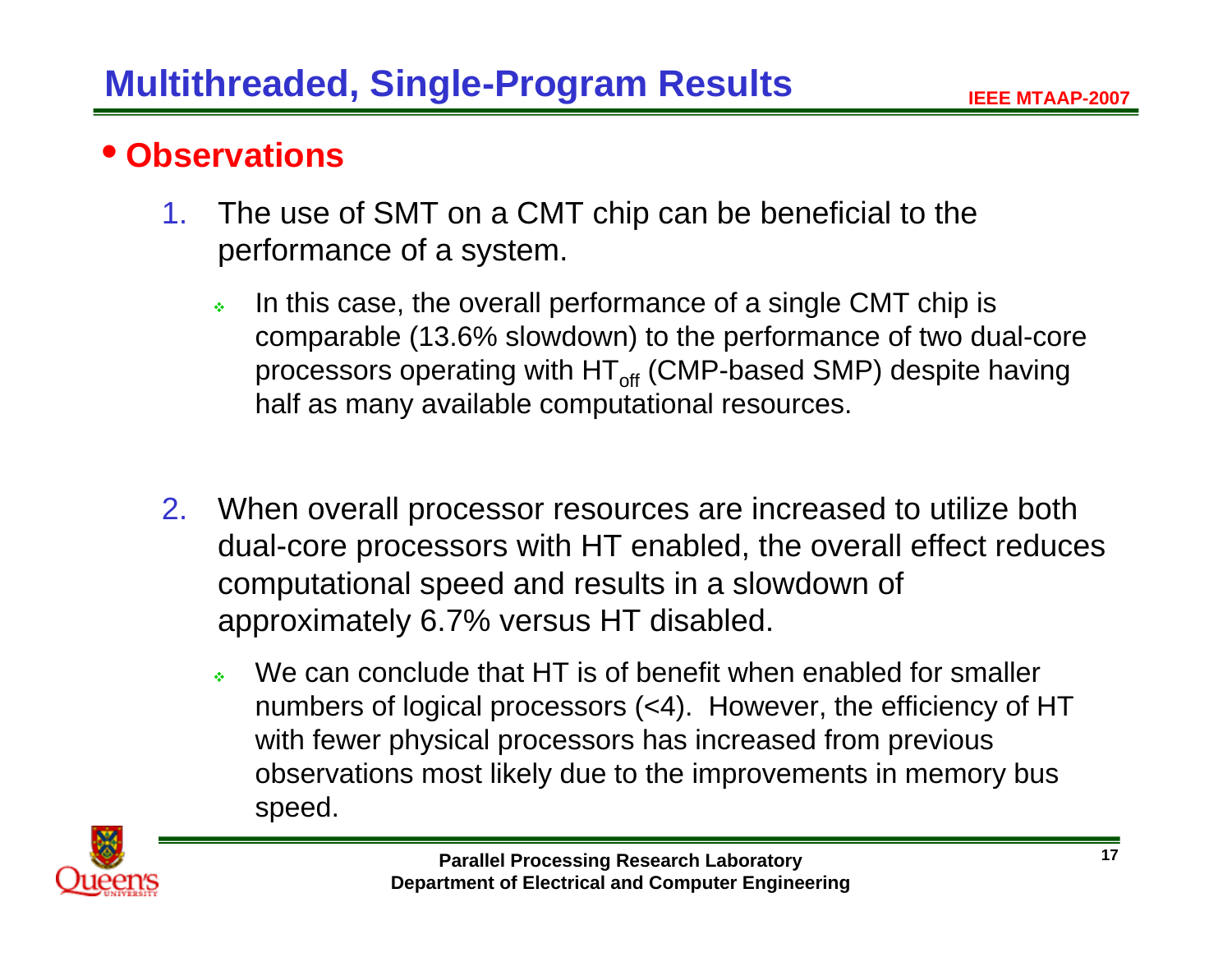# • Introduction

- Experimental Framework
- Multithreaded, Single-Program Results
- Multithreaded, Multi-Program Results
- Work in Progress
- Conclusions and Future Work

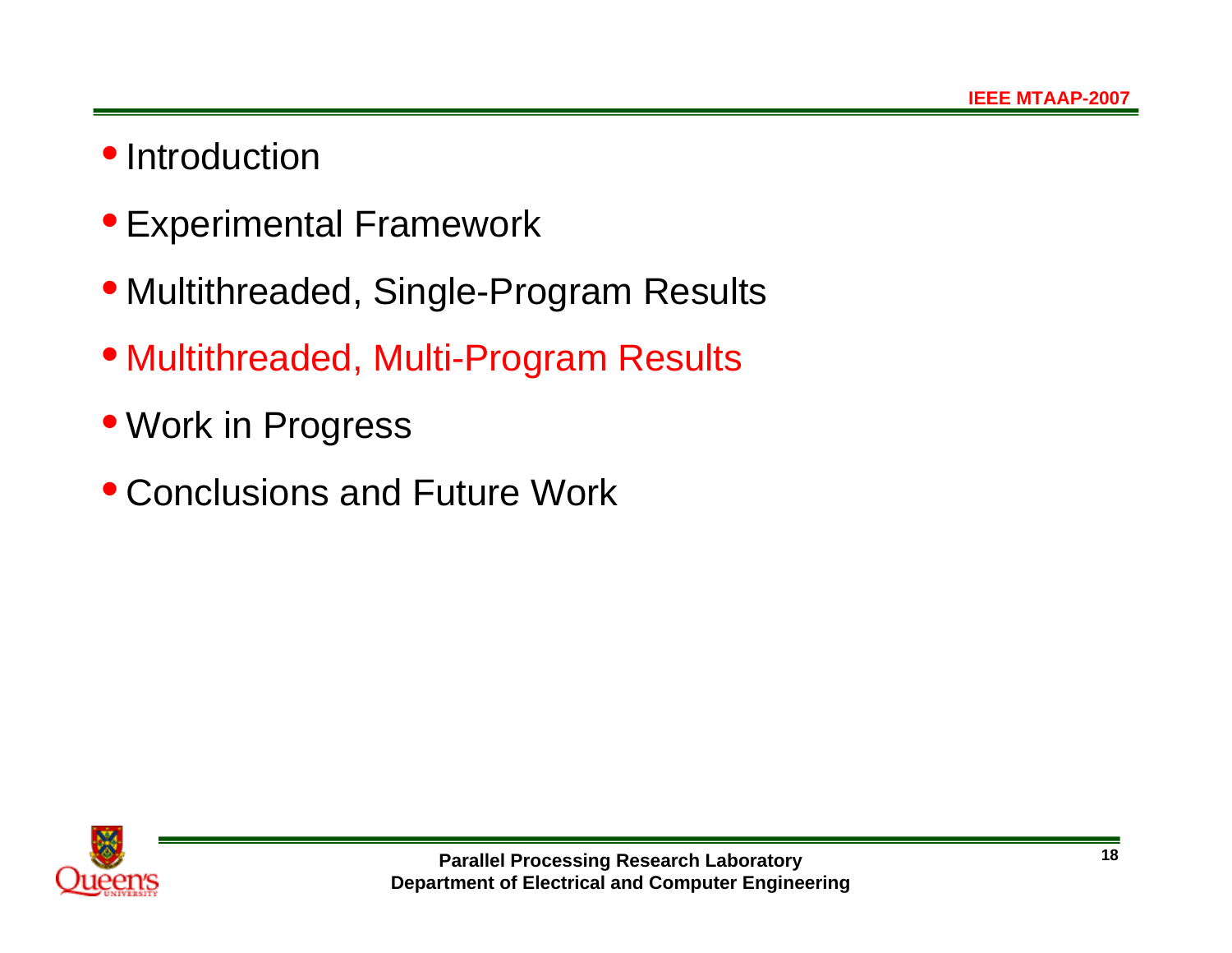# **Multithreaded, Multi-Program Results**

- $\bullet$  In this section, we utilize more than one concurrent program execution at a time to examine the ability of the architectures to handle complimentary and uncomplimentary workloads of multiple programs.
	- **FT benchmark: is a Fourier transform benchmark requiring mostly** computational resources and limited memory resources
	- **CG benchmark: requires significant memory resources**
- Three separate tests were conducted:
	- **One with two copies of CG,**
	- **One with two copies of FT, and**
	- **One with one copy of CG and one copy of FT**
- The maximum number of execution threads available to each system configuration was used, with the threads being distributed evenly between the executing programs.

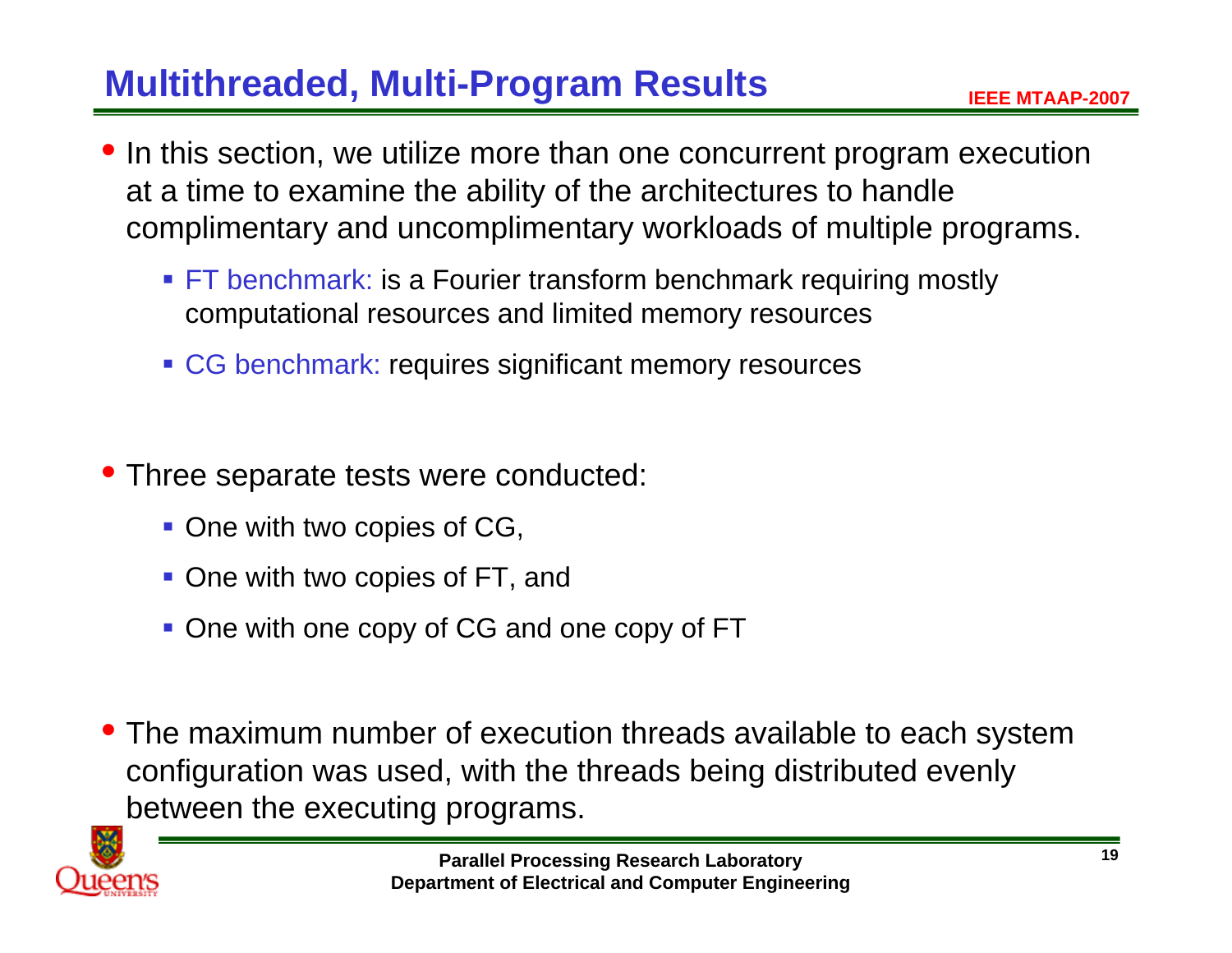# **Multithreaded, Multi-Program Results**

# • **L1 and L2 Cache Performance**



The L1 cache miss rates are relatively stable across the different configurations.



The  $HT_{on}$ -2-1 configuration has difficulty achieving a high hit rate for the CG, as does the  $HT_{on}$ -8-2 configuration. In general, all of the HT<sub>on</sub> configurations have a worse L2 miss rate than their HT<sub>off</sub> equivalents, except for a couple of cases with the CG/CG workload.

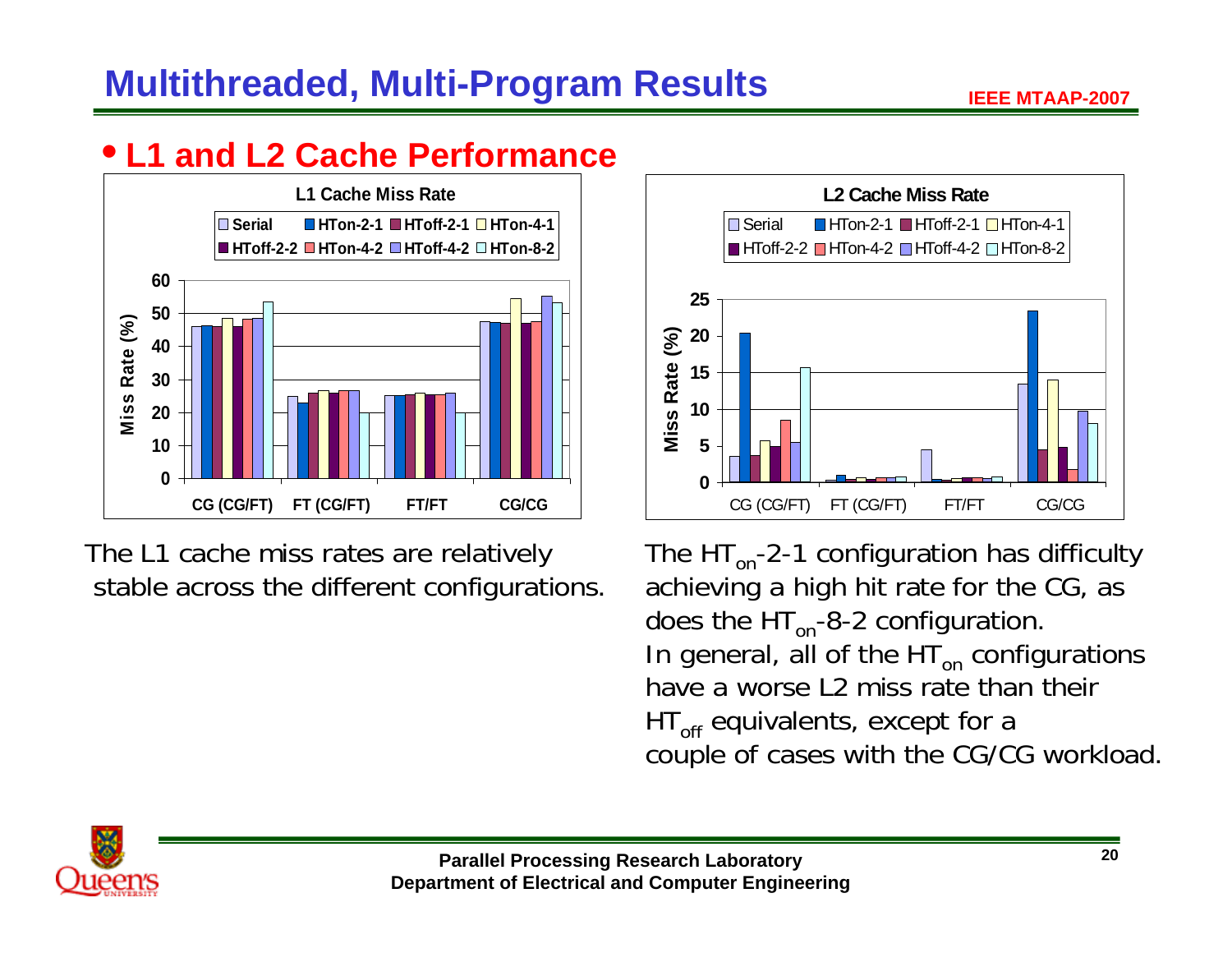#### • **Trace Cache Performance**



HT $_{\mathsf{off}}$  configurations for both groups 2 and 3 are better than the HT $_{\mathsf{on}}$ configurations for both the CG/FT and CG/CG workloads, with the HT $_{\sf on}$  configurations having an advantage in the FT/FT workload. Also, there is no advantage to the  $HT_{on}$ -8-2 configuration.

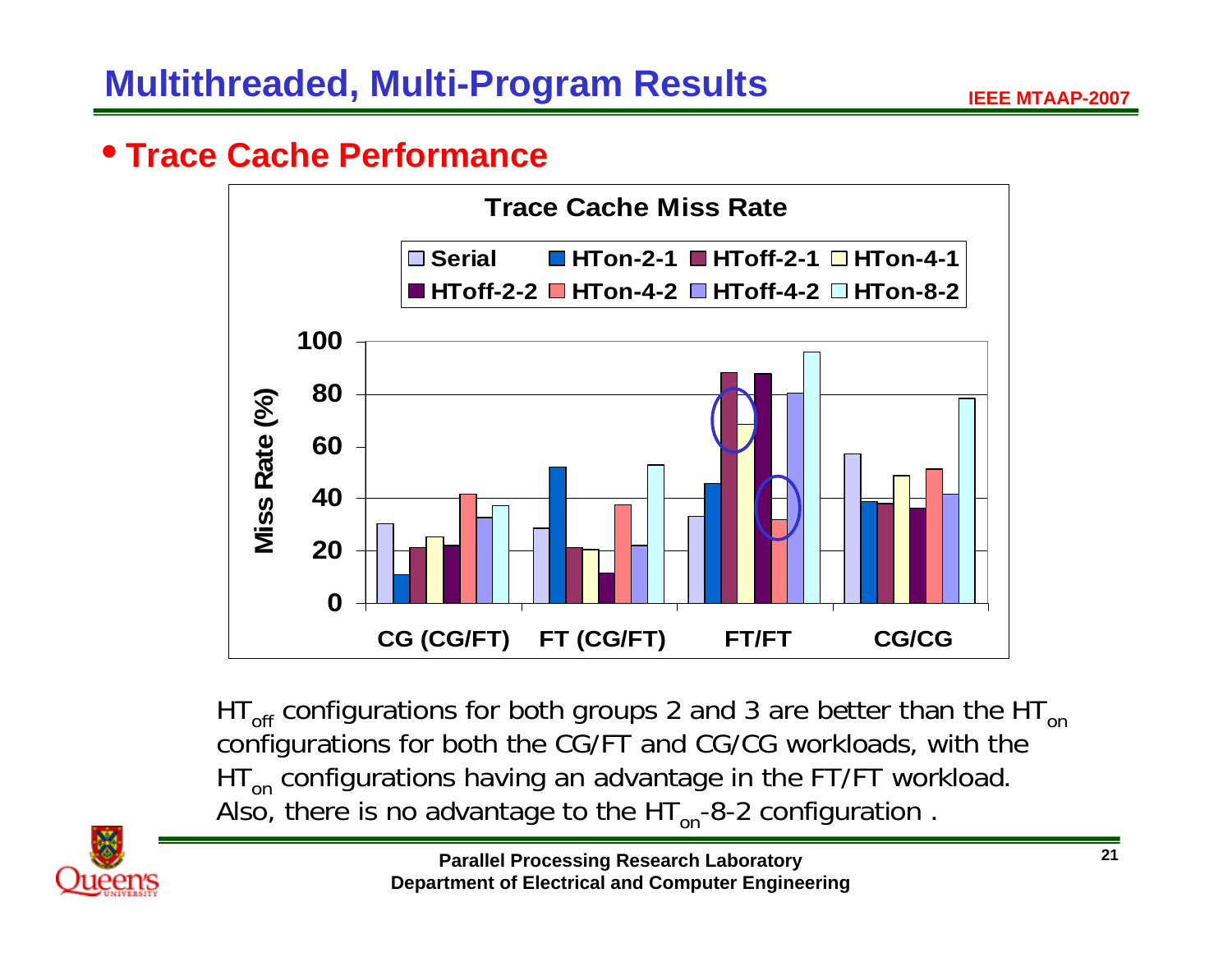#### • **ITLB Performance**



The HT<sub>on</sub> configurations suffer from excessive ITLB misses in groups 2 and 3 when running CG.

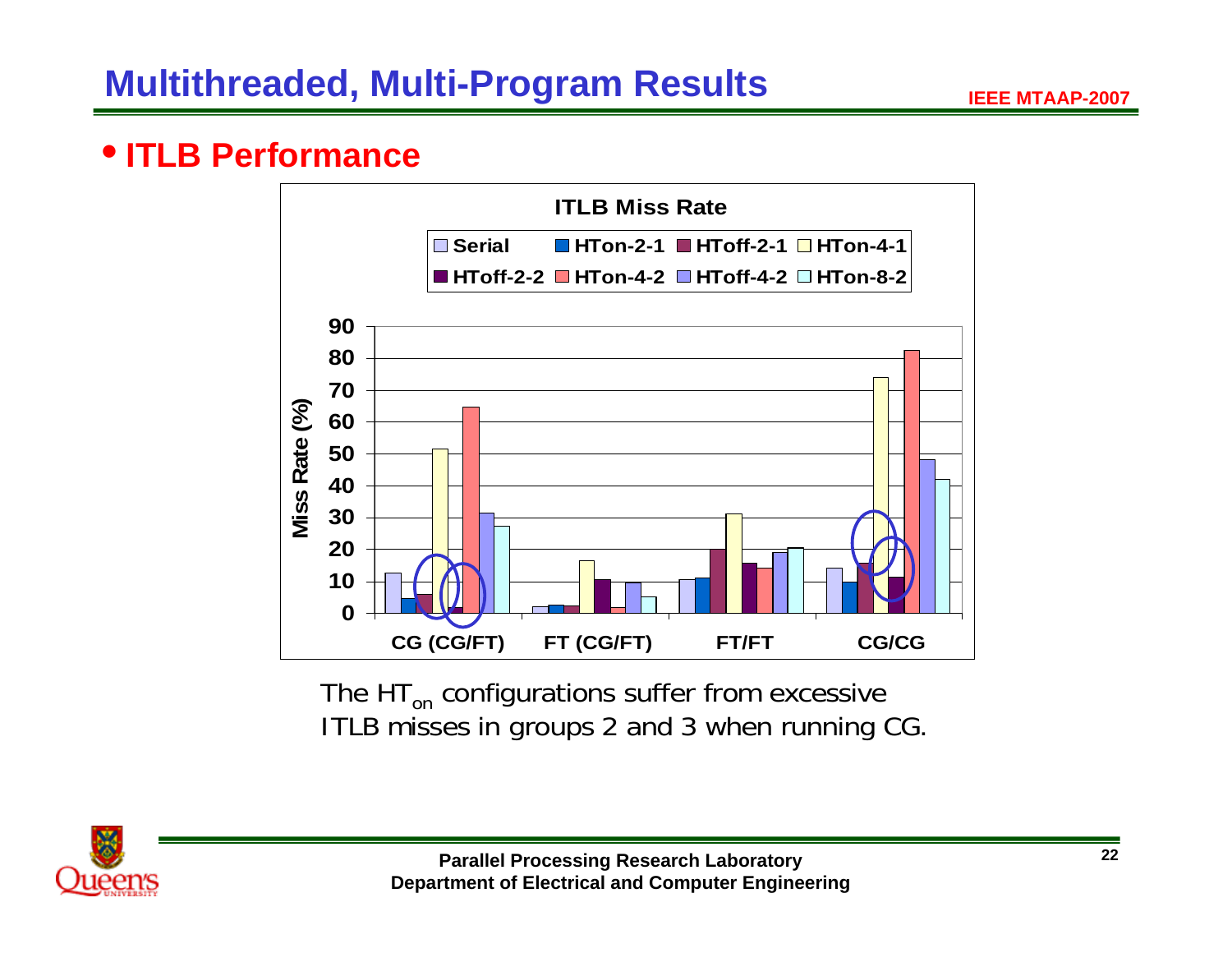# **Multithreaded, Multi-Program Results**



When running a complimentary workload (CG/FT), we can see that a significant amount of time is spent in a stalled state. From this, one can infer that the system is having a very difficult time providing the programs with the required resources, possibly switching the processors on which the programs are running frequently.

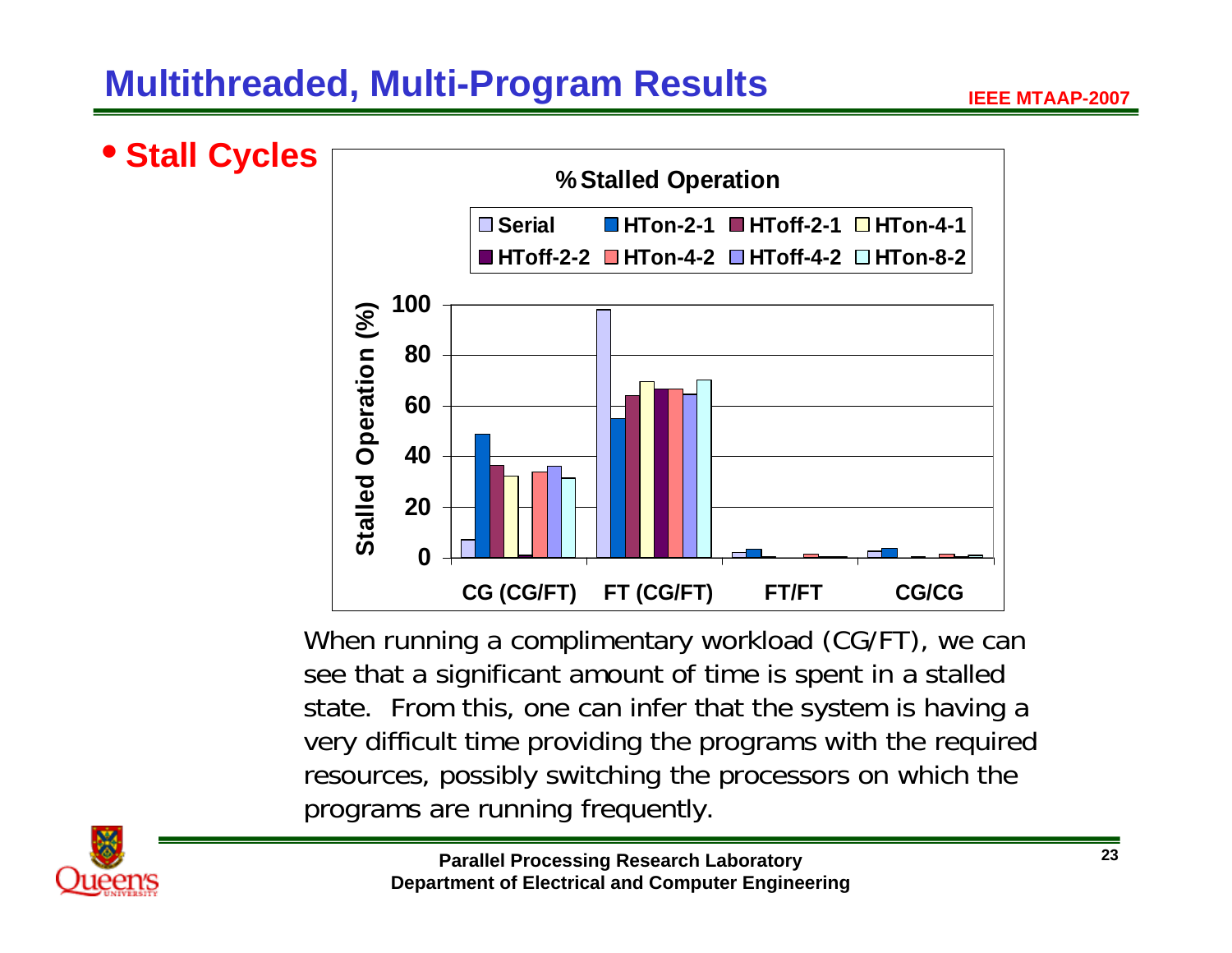# • **Wall Clock Performance**



The results clearly indicate that there is a tangible performance benefit to running compute bound and memory bound applications separately as the performance of both applications is better in such a configuration for most architectures.





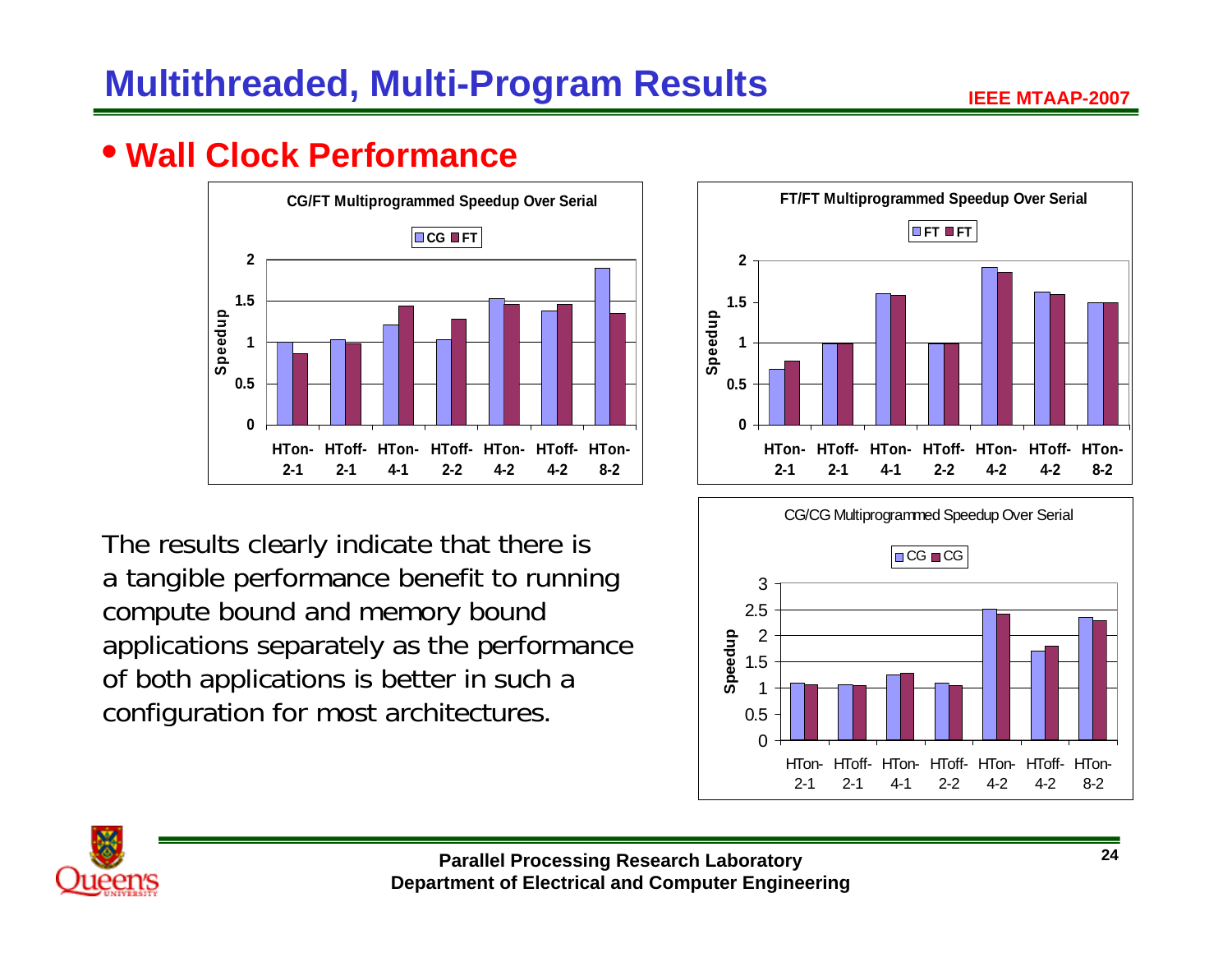# • **Speedup of NAS Benchmark Pairs**

- **The configurations were tested using pairs of applications, and** completed for all possible two-program configurations.
- **The program pairs were run with enough evenly distributed** threads as to fully load the architecture under test.
- **The boxes in the next slide represent the interquartile ranges of** data (the  $25<sup>th</sup>$  and  $75<sup>th</sup>$  percentile of the data falls within the box), while the whiskers represent the maximum and minimum of the data.
- **From the results in the next slide, we can conclude that the** HT<sub>off</sub>-4-2 (CMP-based SMP) architecture provides the overall best performance for the majority of program pairs across all of the benchmarking programs. However, for certain program pairs, the HT<sub>on</sub> architectures can provide better overall performance.

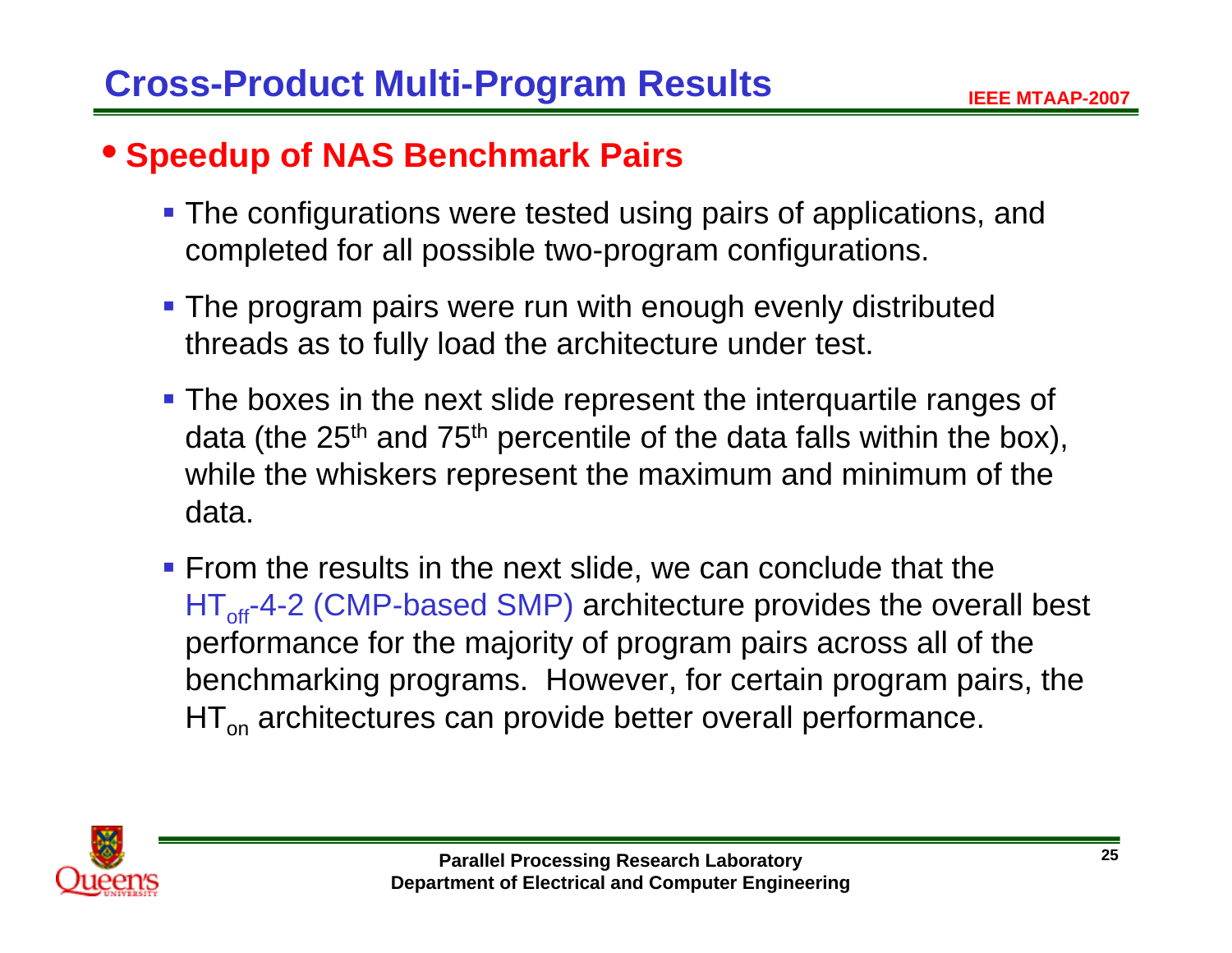#### • **Speedup of NAS Benchmark Pairs**



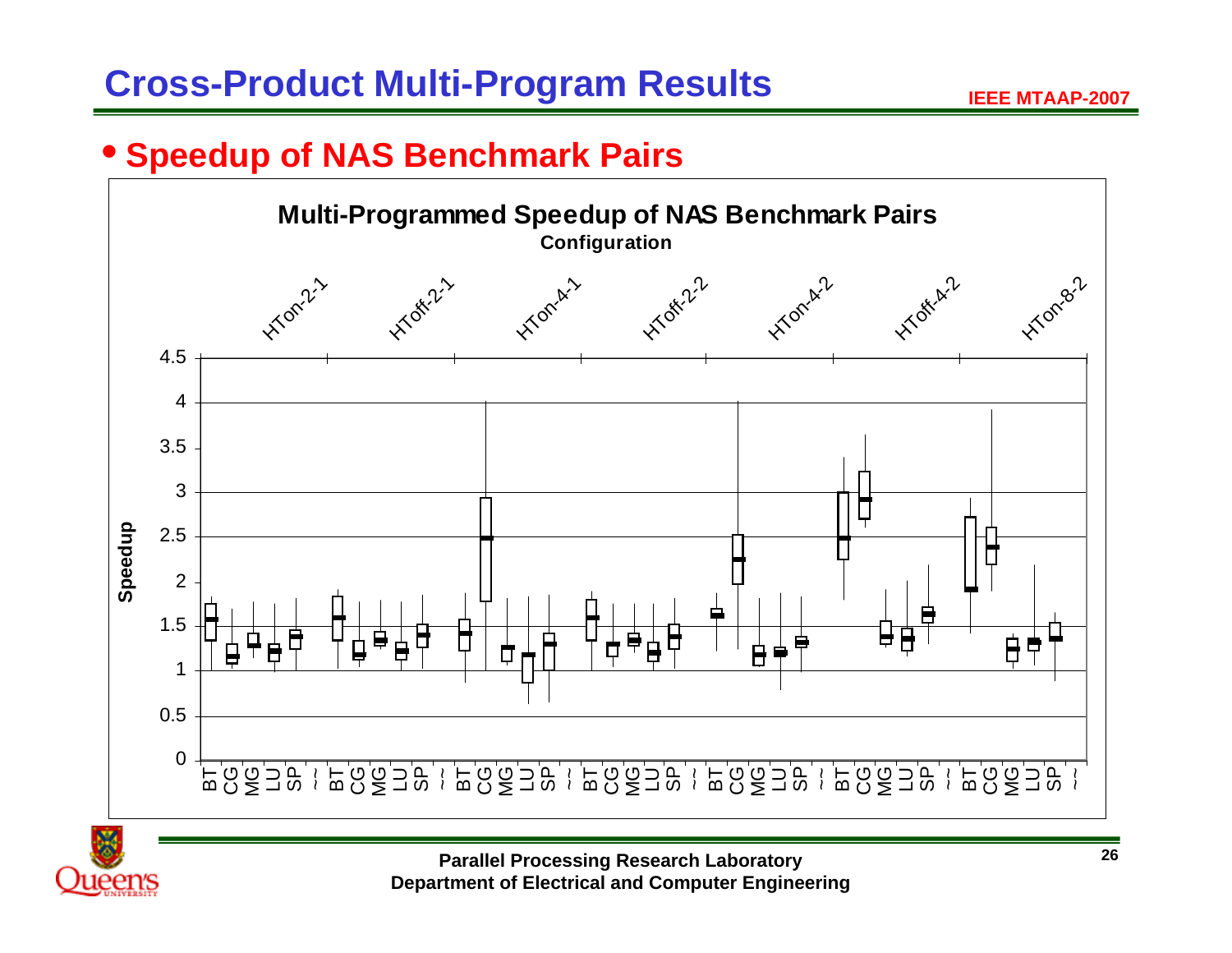- Introduction
- Experimental Framework
- Multithreaded, Single-Program Results
- Multithreaded, Multi-Program Results
- Work in Progress
- Conclusions and Future Work

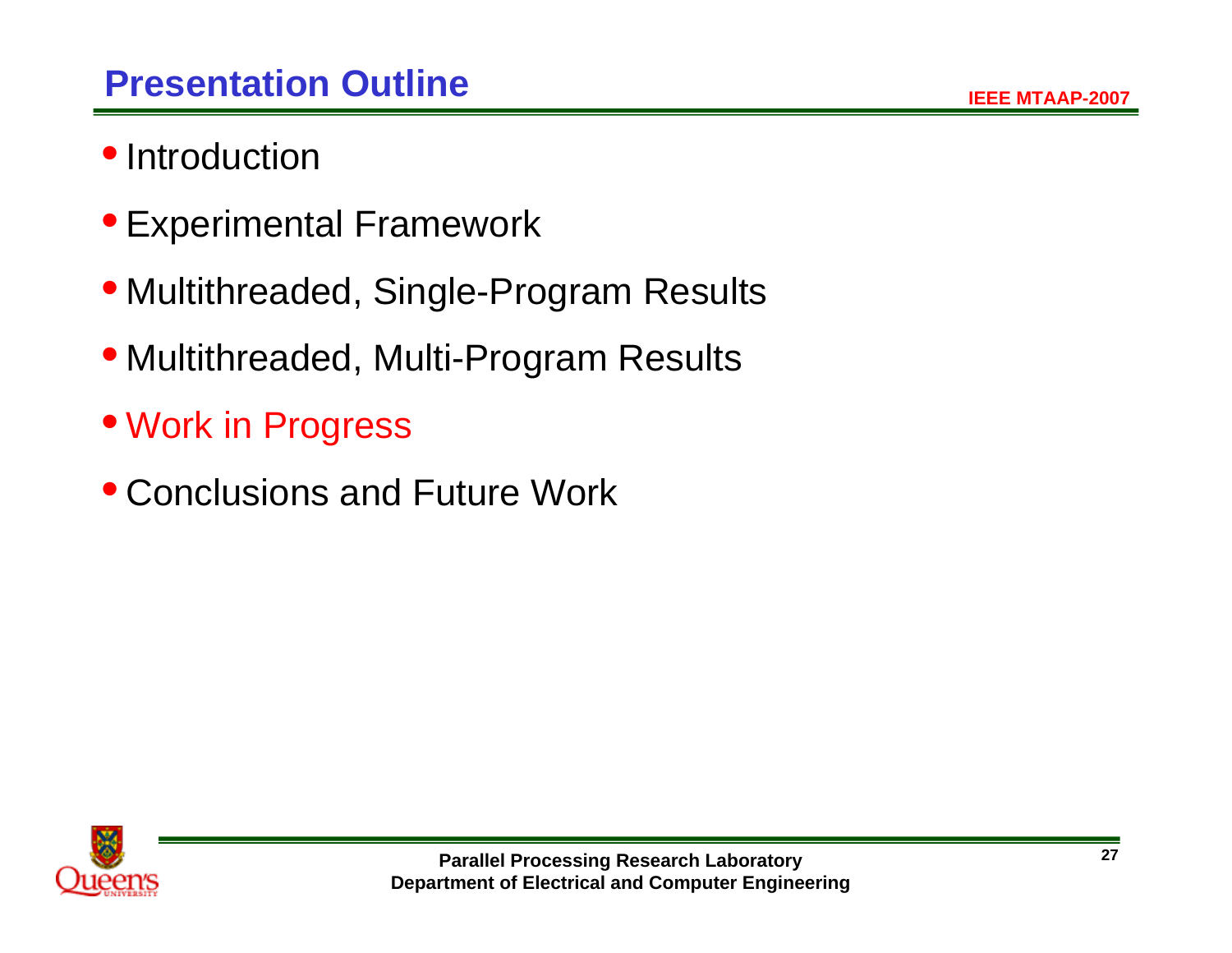- Asymmetric multiprocessors (AMP): a form of single-ISA heterogeneous architecture, made up of multiple processors operating at different speeds.
- AMP with Power-Saving Scheduler:
	- Bind all OS activities to (logical) processor zero that runs at a lower frequency than the rest of processors in the AMP.
	- In order to sustain performance for the parallel OpenMP threads, all other (logical) processors run at their maximum frequency.
- By offloading system noise onto a single (logical) processor, we can speculate that by avoiding swapping the threads in and out of the CPU we can increase the time available to user threads.
- This reduced noise will correspond to an increased performance of the user threads such that the impact of reserving a processor for system tasks at lower frequency is minimized. This frequency scaling of the reserved processor has a power saving effect.

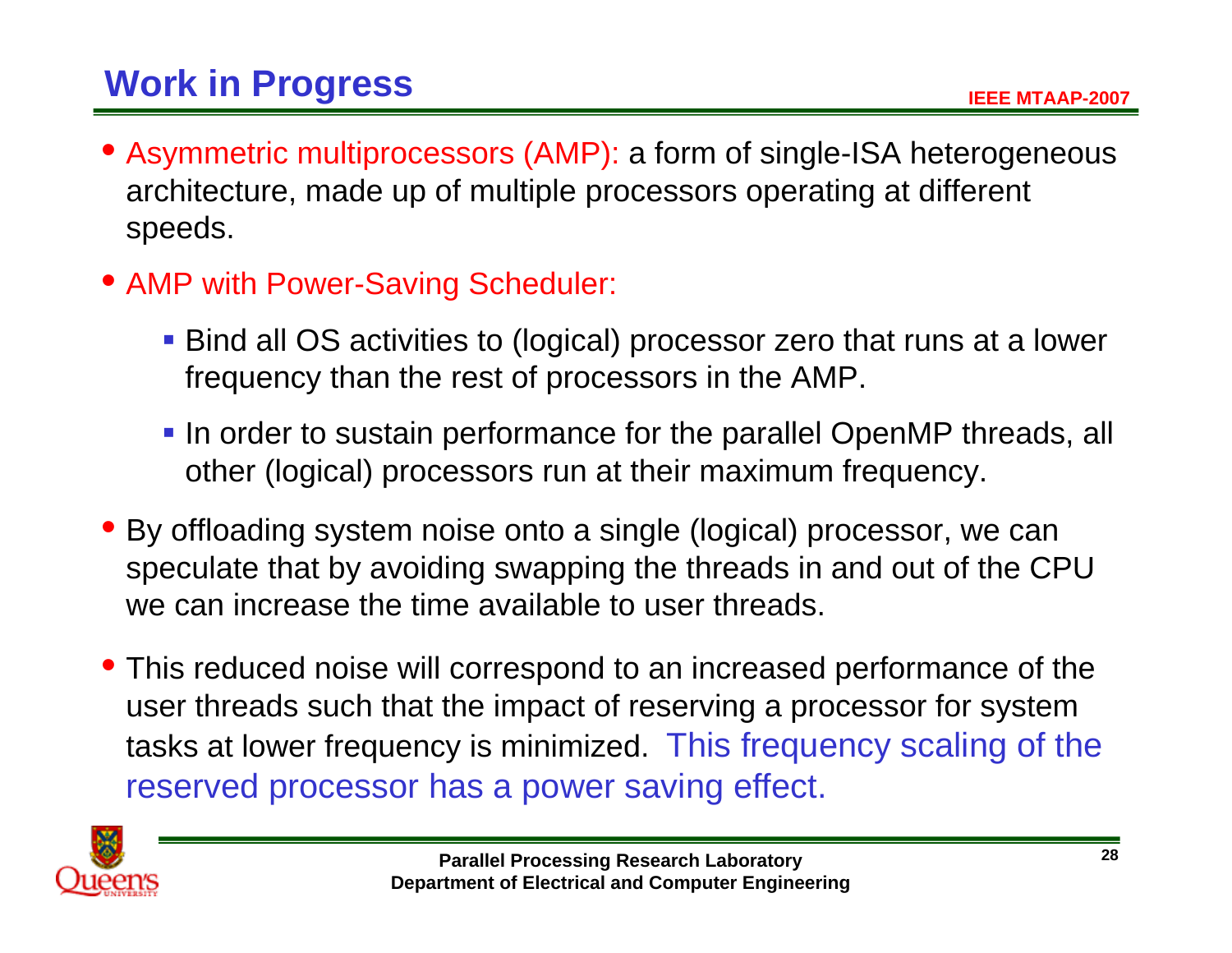#### • Removing O/S Noise on CMP/CMT-based SMPs



Two of the configurations (HTon-7-2 and HToff-3-2) presented here are special cases in that they were tested using one thread less than their operating system loaded counterparts.

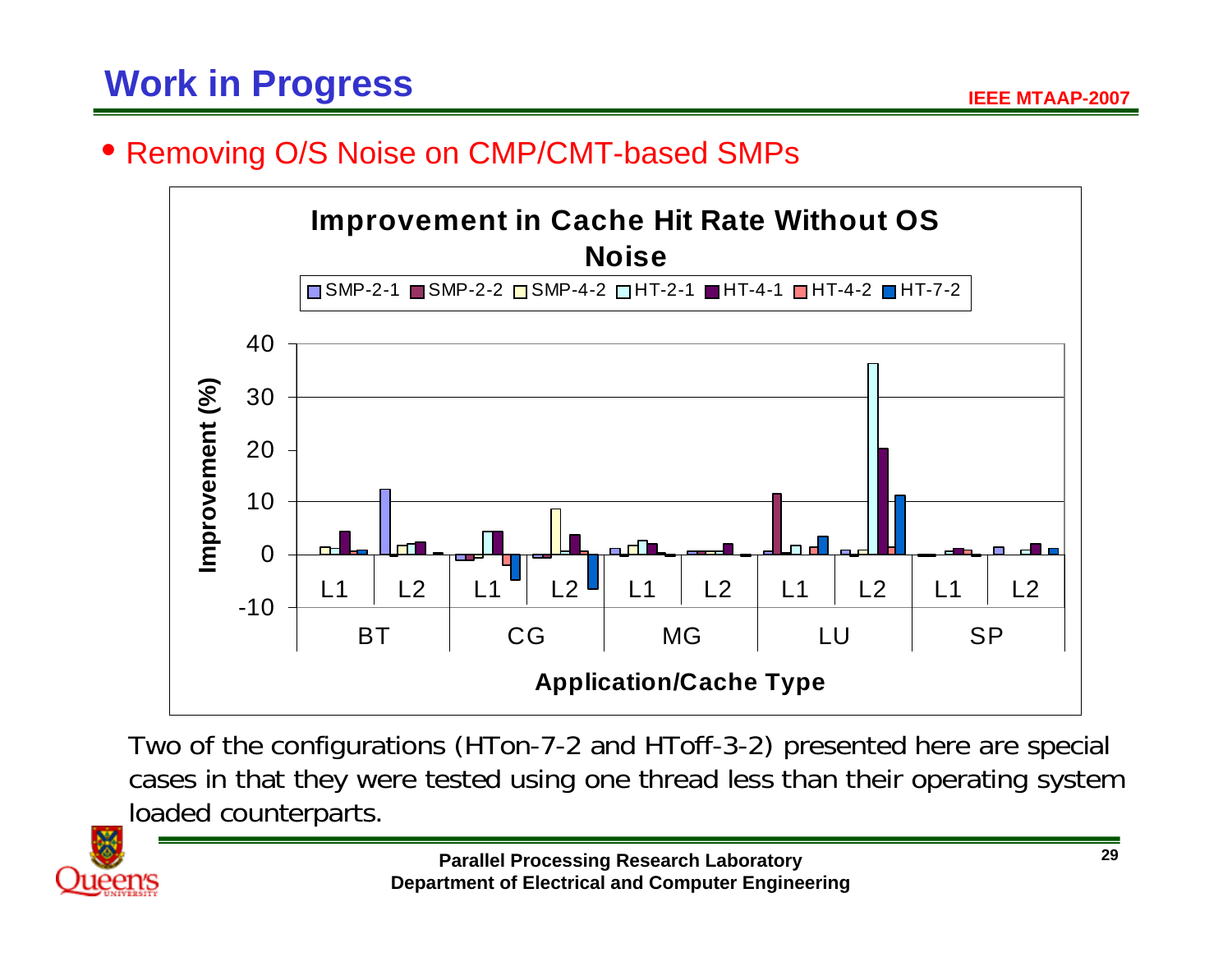#### • Impact on applications:



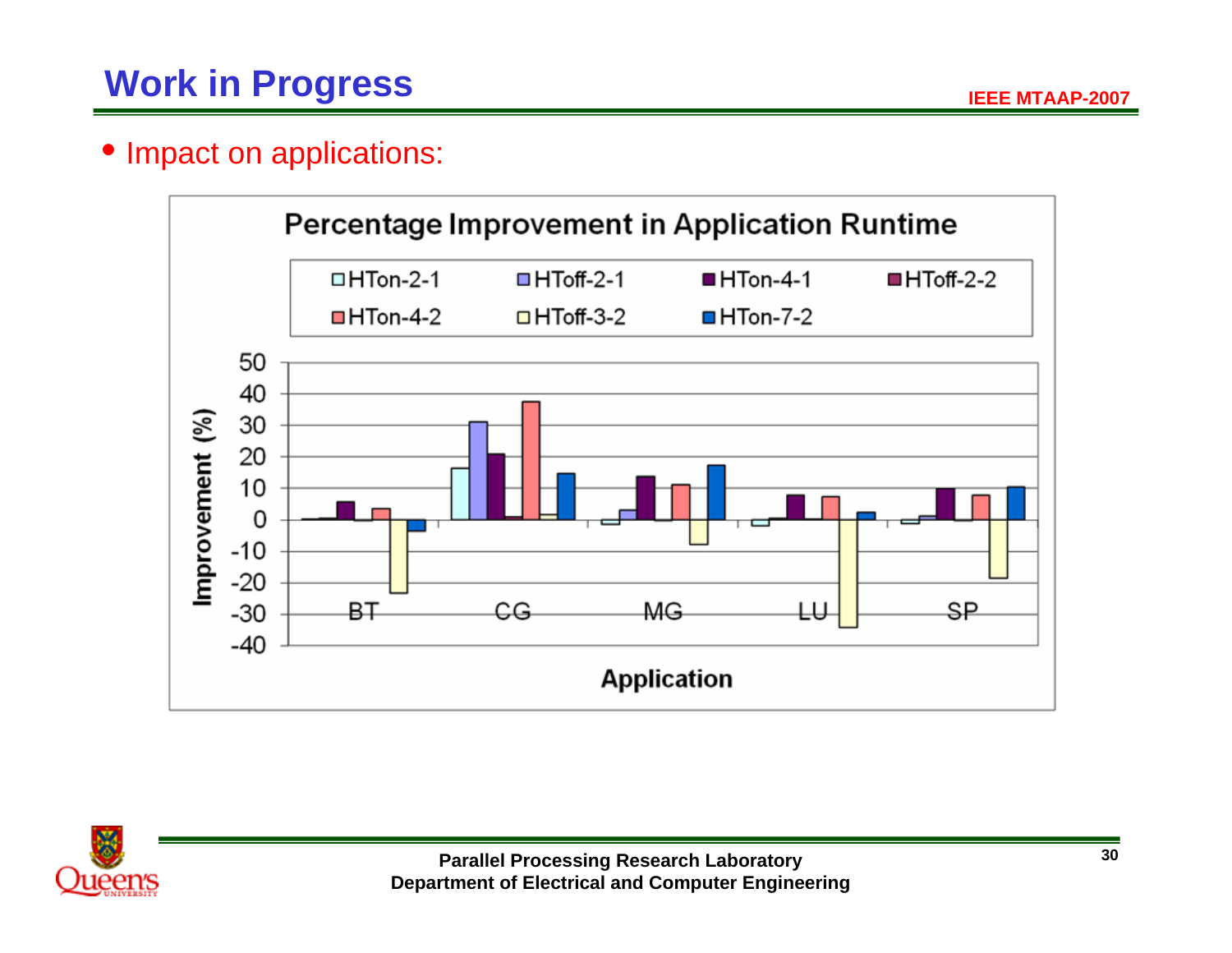- Introduction
- Experimental Framework
- Multithreaded, Single-Program Results
- Multithreaded, Multi-Program Results
- Work in Progress
- Conclusions and Future Work

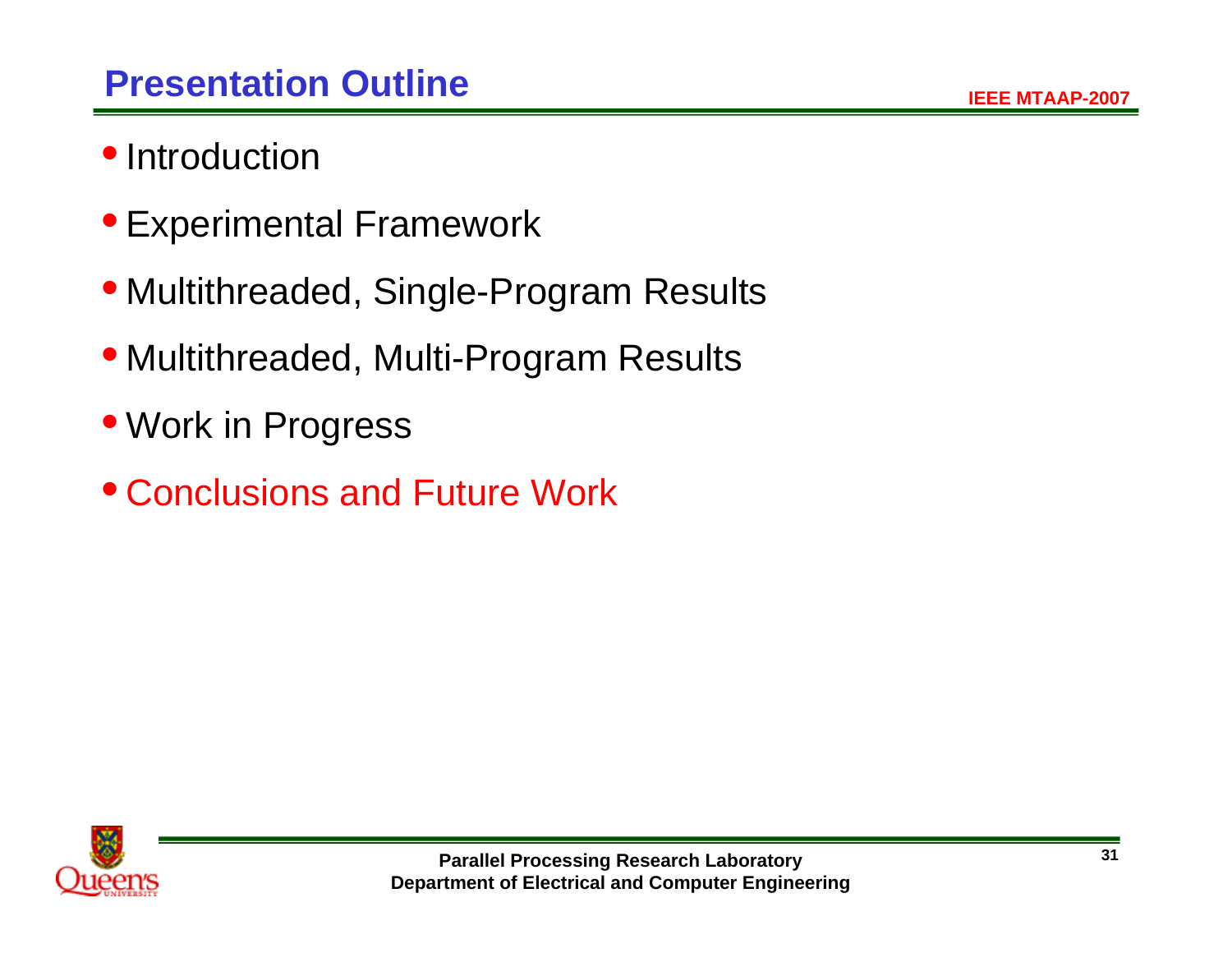# **Conclusions**

- $\bullet$  This work sought to identify the optimal configurations for running OpenMP applications and to discover the shared resources that might become a bottleneck to performance under the different hardware configurations available in chip multithreaded SMPs.
- $\bullet$  The most efficient architecture (single-program case) is a single dualcore processor with HT enabled, in terms of total computing power per system resources available. However, only one application enjoyed a performance gain due to HT on both dual-core processors.
- $\bullet$ We discovered that the CMP-based SMP ( $HT_{off}$ -4-2) provides the best overall performance for the majority of program pairs across all of the benchmarking programs for the multi-program cases.

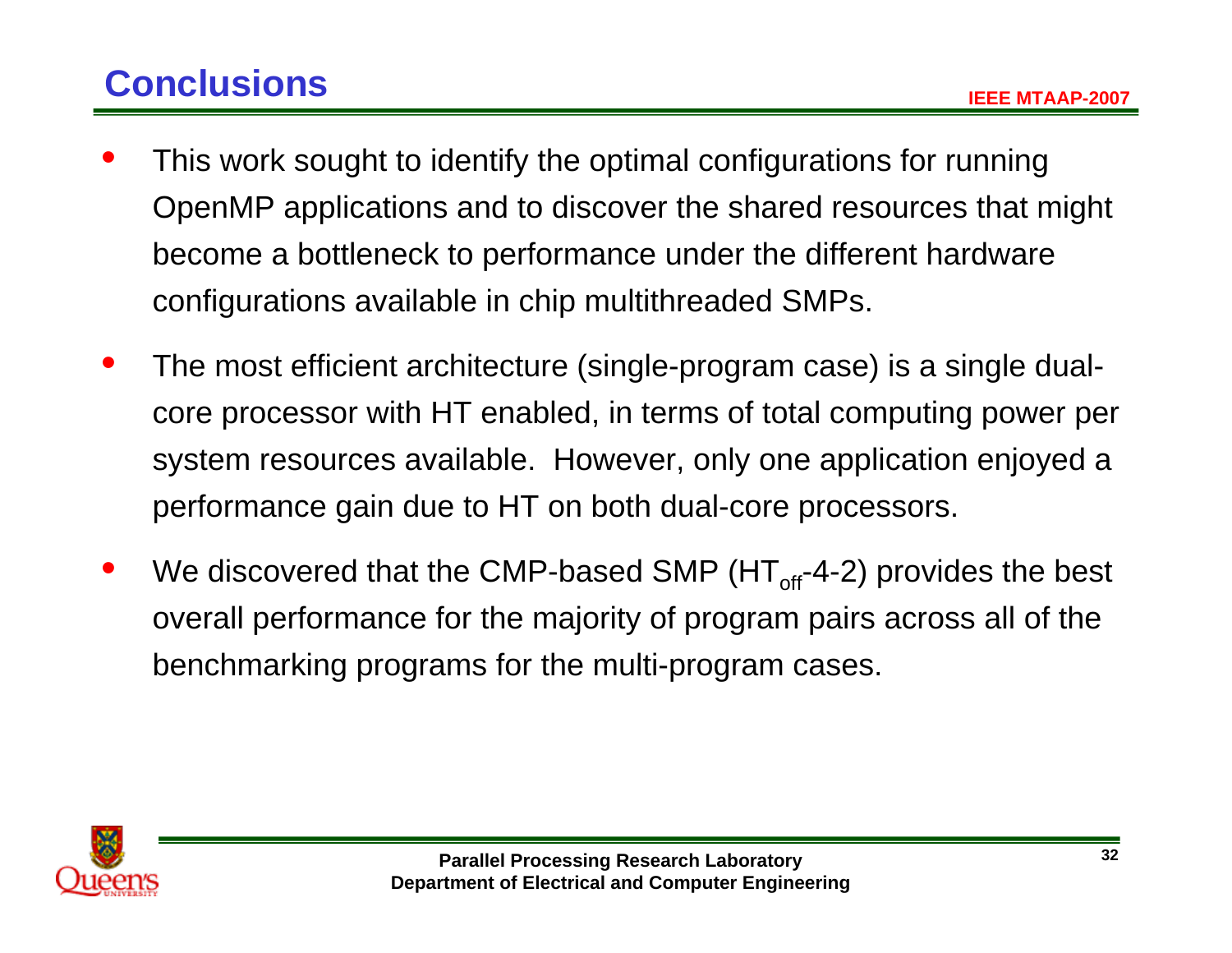# **Future Work**

- $\bullet$  It is clear that the CPI, L1 and L2 cache miss ratios, and other metrics are not foolproof indicators of machine performance. Therefore, we intend to use the knowledge presented here to devise methods/models of measuring the overall efficiency of the system to achieve performance.
- $\bullet$  We would like to extend our study with real applications on larger systems.
- $\bullet$  The decisions made by the scheduler are crucial to the performance of multithreading architectures. We are currently experimenting with other schedulers to improve the performance of OpenMP applications on multi-core platforms.

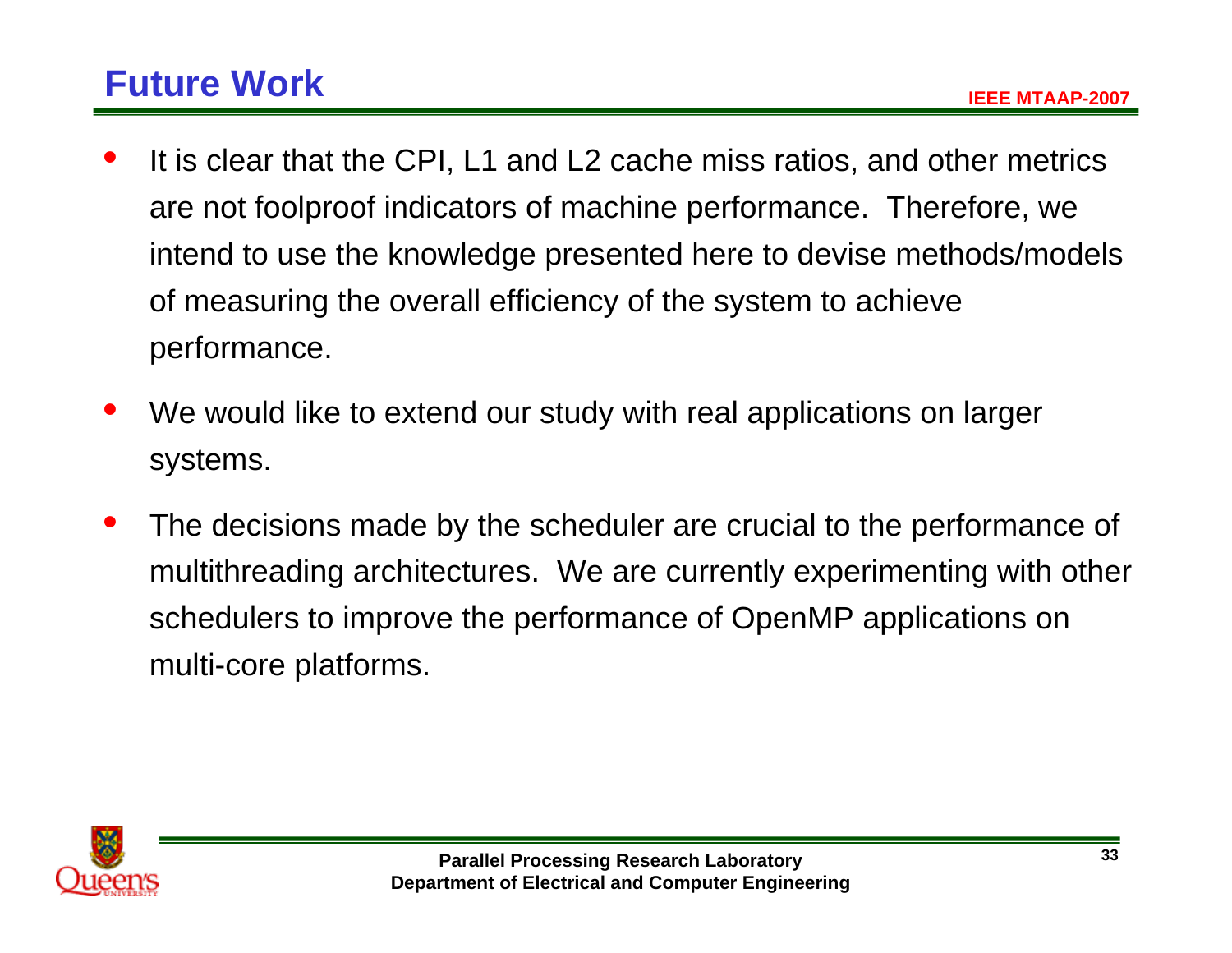- $\bullet$  This work was supported by:
	- $\mathcal{L}_{\mathcal{A}}$  Natural Sciences and Engineering Research Council of Canada (NSERC)
	- $\mathcal{L}^{\mathcal{A}}$ Canada Foundation for Innovation (CFI)
	- $\mathcal{C}^{\mathcal{A}}$ Ontario Innovation Trust (OIT)
	- $\mathcal{L}_{\mathcal{A}}$ Queen's University